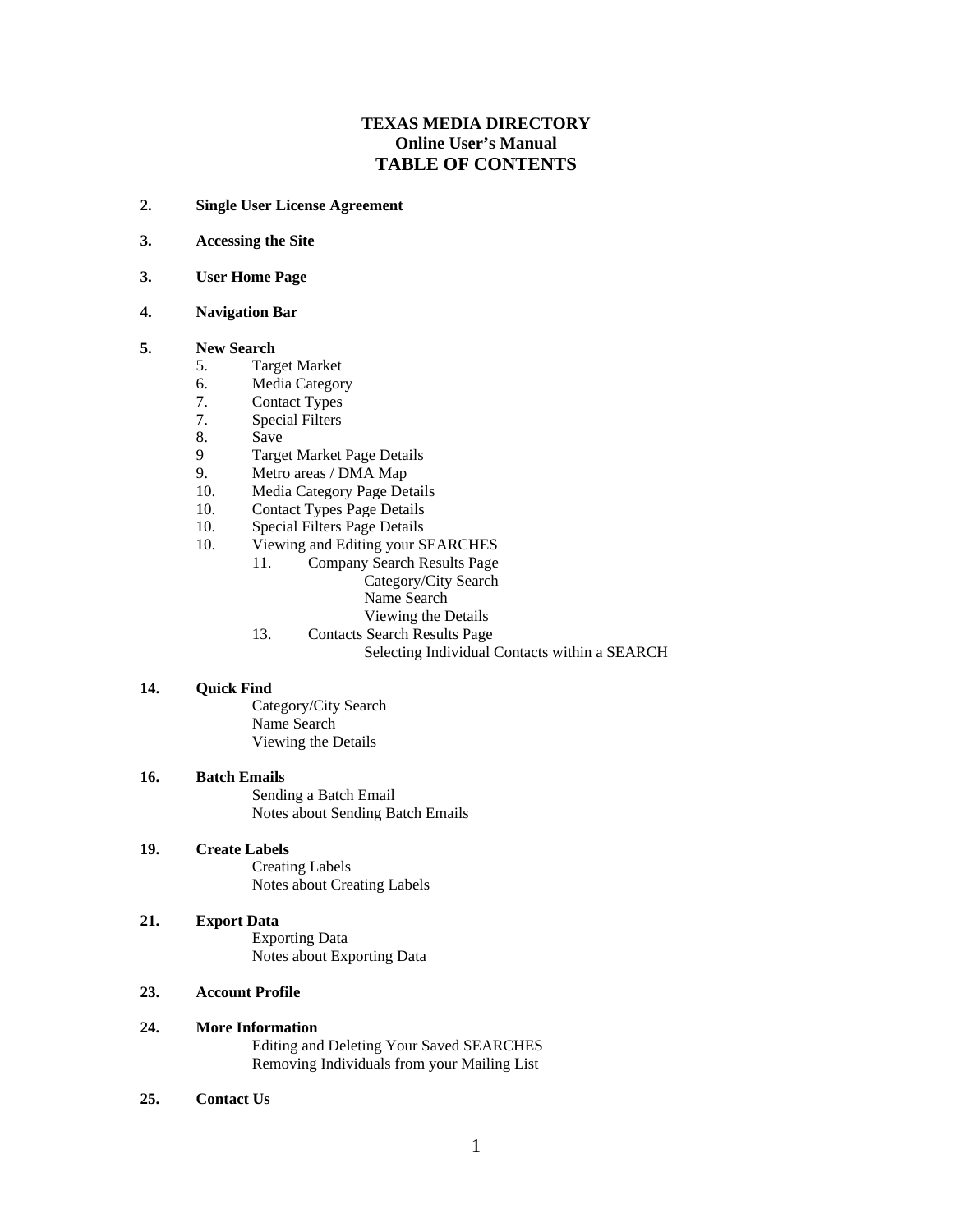### **Single User License Agreement**

**IMPORTANT: CAREFULLY READ THIS LICENSE AGREEMENT BEFORE ACCESSING THE TEXAS MEDIA DIRECTORY ONLINE.** By logging on to this web site with the username and password provided by Directory Publishing, Ltd., you (Subscriber) indicate your acceptance of this license agreement.

The Texas Media Directory Online (TMDO)

GRANT OF LIMITED LICENSE. Directory Publishing, Ltd. (D.P.L.) grants to Subscriber the right to access the TMDO for the period specified in Subscriber's subscription to TMDO. Access is provided under this license for one single user. Additional users must purchase additional licenses to access the system (available at 50% of the regular price). Multiple users accessing the TMDO simultaneously using Subscriber's username and password will result in this license being rescinded by D.P.L, all future access to the TMDO being blocked and the forfeiture of any fees paid.

All of the information contained in TMDO is the property of TMDO and is specifically for the Subscriber's use in contacting media outlets in the State of Texas. D.P.L. has the right to control or alter the contents of online media directory at any time at its sole discretion. Subscriber may not grant or sell access to the TMDO to any third parties or provide any of the information contained therein to third parties.

DISCLAIMER OF WARRANTY, LIMITATION OF LIABILITY. ACCESS TO THE TMDO IS PROVIDED "AS IS" WITHOUT WARRANTY OF ANY KIND INCLUDING WITHOUT LIMITATION, ANY WARRANTY OF MERCHANTABILITY OR FITNESS FOR A PARTICULAR PURPOSE OR NONINFRINGEMENT. FURTHER, TMDO DOES NOT WARRANT RESULTS OF USE OR THAT THE PRODUCT IS BUG FREE OR THAT ITS USE WILL BE UNINTERRUPTED. IN NO EVENT WILL DIRECTORY PUBLISHING, LTD. BE LIABLE TO SUBSCRIBER FOR ANY DAMAGES (INCLUDING INCIDENTAL OR CONSEQUENTIAL DAMAGES) ARISING OUT OF THE USE OR INABILITY TO USE THE TMDO.

TECHNICAL SUPPORT: D.P.L. will provide free technical support via email or telephone for 30 days from the date of the invoice associated with the purchase of a Subscription. **After this 30 day period, fees will be charged for technical support.**  Technical support is provided during normal business hours, which are generally 9:30AM- 4:30PM Central Time Mon.-Fri.

DEFAULT OF LICENSE: All rights and licenses granted to Subscriber will automatically be rescinded if D.P.L. has not received payment in full within thirty (30) days of the date D.P.L. provides Subscriber access to the TMDO. If Subscriber fails to make payment in full within 30 days, D.P.L. will rescind Subscriber's access to the TMDO and Subscriber will owe TMDO payment in full under the subscription. Subscriber also agrees to pay interest in an amount to be determined by D.P.L. accrued from the date of access to the TMDO along with any fees or charges incurred by D.P.L. related to collecting payment from Subscriber. All rights and licenses granted to Subscriber will be rescinded in the event Subscriber violates any federal, state, local or other statute in any way during your use of the TMDO.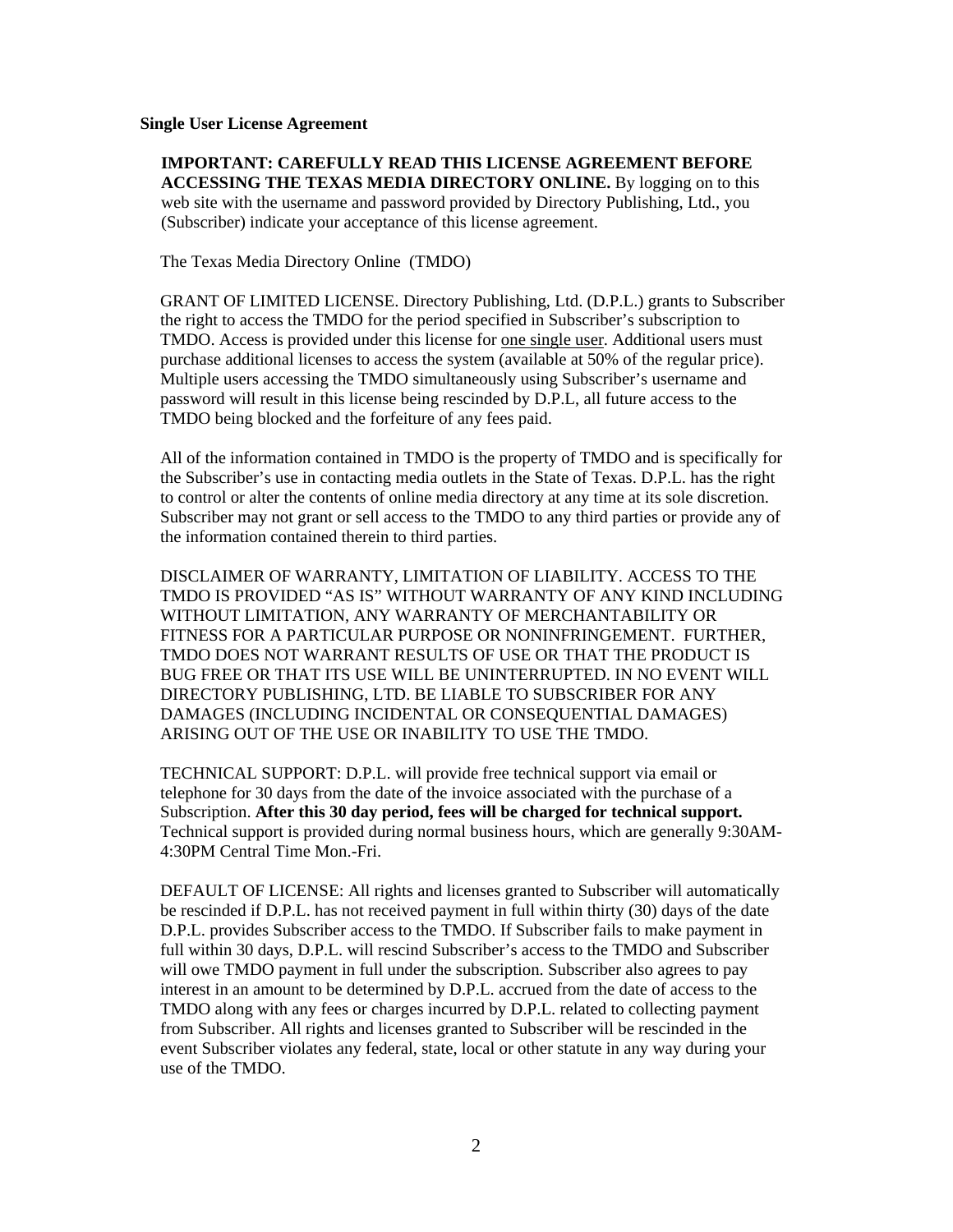### **Accessing the Site**

- 1. Direct your web browser to<http://www.texasmediadirectory.com>
- 2. In the light blue section on the left, below "Site Links" click on **Login**.
- 3. Enter the username and password that you chose when you subscribed or was provided to you by Texas Media Directory. Your password is case sensitive.

If you have forgotten your username or password or they do not work, please contact Texas Media Directory at 800-256-5931 (512-474-8313 in Austin). You may also send an e-mail to info@texasmedia.com.

### **User Home Page**

Notice the question mark icon  $\circled{e}$  near the top of the online page. Throughout the site you will find this help icon on most pages. Click on the icon and a new, separate window will open with more information about using that particular page. Close the window when you are done.

| TEXAS<br>MEDIA<br><b>DIRECTORY</b> |                                                        | $\Omega$                              |                   |       | Logout        |
|------------------------------------|--------------------------------------------------------|---------------------------------------|-------------------|-------|---------------|
| User Home Page                     | <b>Welcome Demo User</b><br><b>YOUR SAVED SEARCHES</b> |                                       |                   |       |               |
| <b>New Search</b>                  | Search Name                                            | <b>Matching Companies</b>             | Matching Contacts | Edit  | <b>Delete</b> |
|                                    | Newspapers All of Texas                                | view                                  | view              | edit  | delete        |
| Quick Find                         | <b>Dallas Radio Stations</b>                           | view                                  | view              | edit. | delete        |
|                                    | Spanish Language TV                                    | view                                  | view              | edit  | delete        |
| <b>Batch Emails</b>                | Rio Grande Valley Newspapers                           | view                                  | <b>view</b>       | edit  | delete        |
| Test <sup>1</sup><br>Create Labels |                                                        |                                       |                   |       |               |
| <b>THE</b><br><b>Export Data</b>   |                                                        |                                       |                   |       |               |
| <b>Account Profile</b>             |                                                        |                                       |                   |       |               |
|                                    |                                                        | Copyright 2007, Texas Media Directory |                   |       |               |

The User Home Page with its "Welcome" message is the first page that will come up each time you login successfully to Texas Media Directory.

This User Home Page displays a list of Your Saved Searches, which are the customized media lists that you have built in using this online Directory. You can always click on **User Home Page** in the top left hand corner of any page on the site to get back here.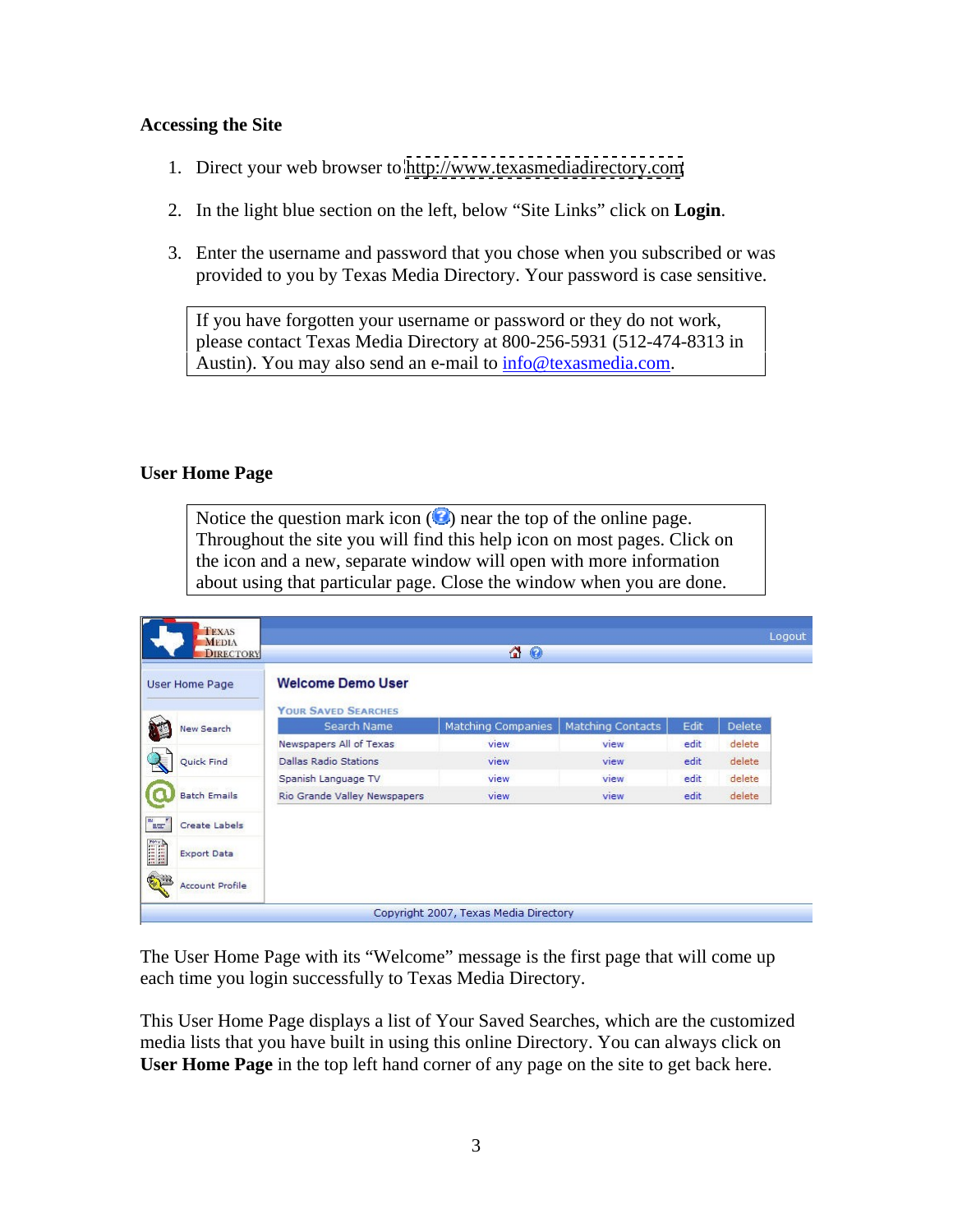# *NOTE:*

# *Throughout the site and this manual, your customized media lists are referred to as SEARCHES.*

If this is your first time to the site or you have not yet built a SEARCH then you will not see anything listed beneath the column headers in the horizontal blue bar.

In using the site, your most current assembled data is automatically and continually updated. Except where indicated, you do not need to save your SEARCHES or use the "refresh" feature of your web browser in order to view your most current, updated SEARCH information.

*Next we will go through a quick rundown of the main navigation items in the vertical navigation bar at the left.*

# **Navigation Bar**

This is the list of action categories in the vertical box on the left hand side of your screen. It is your menu for working within the Texas Media Directory online and is visible on every page of the site.

# **Navigation Bar Categories**

- New Search is where you begin when you want to build a new SEARCH (customized media list).
- **Quick Find** is where you go when you want to look something up quickly, using a person's name or company, city, etc.
- **Batch Emails** is where you go to prepare a list and send out a press releases via email using one of the SEARCHES that you have previously built.
- **Create Labels** is where you go to prepare an address list and print labels (from one of your SEARCHES).
- **Export Data** is where you go to prepare one of your SEARCHES and export information to a text file or Excel file to use in other programs such as mail merges.
- **Account profile** is where you go to update your personal account information or change your password.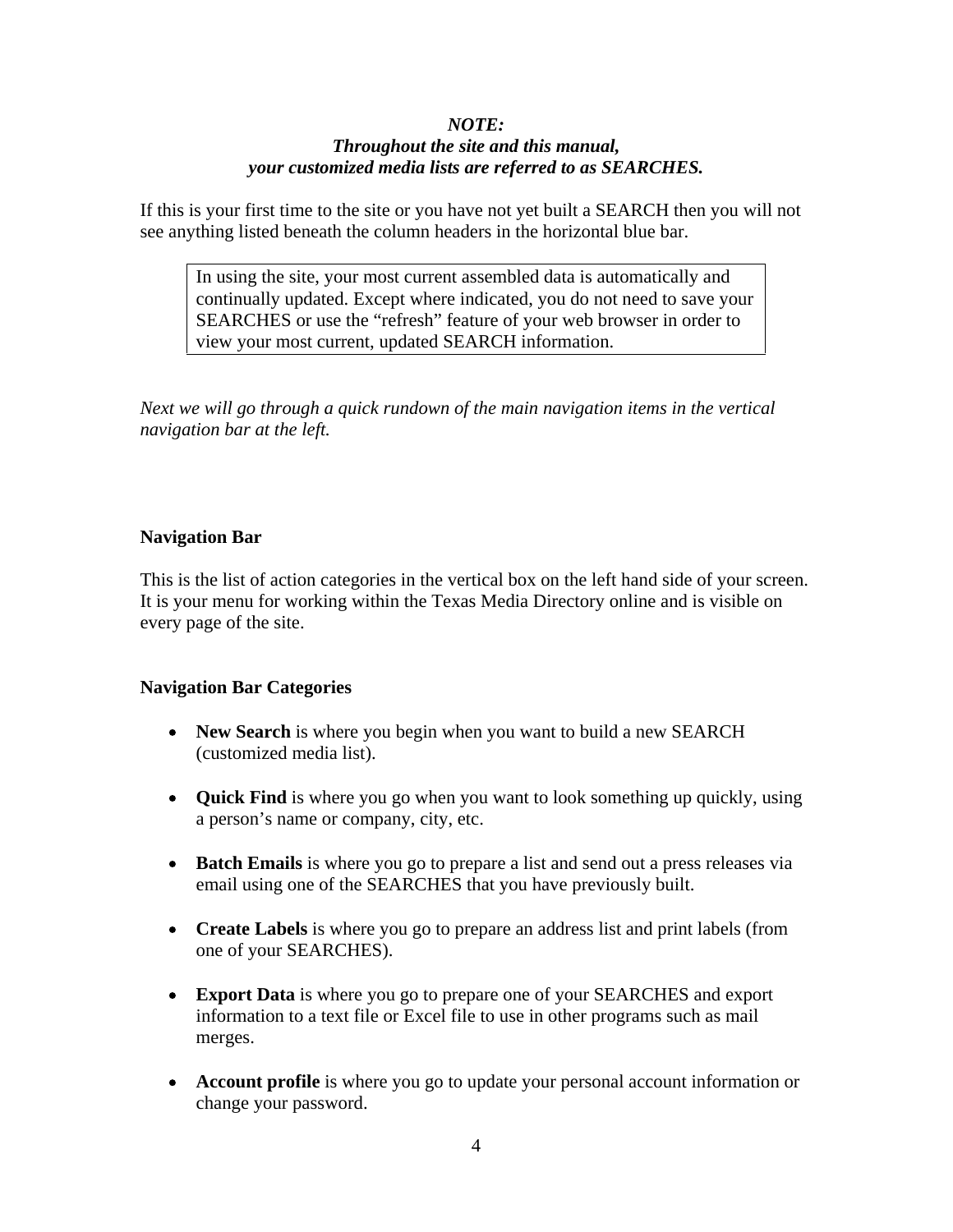*Next we will delve into each of the above navigation bar action categories in detail and provide instructions for using each category.*

# **NEW SEARCH**

*Begin this action by clicking on New Search in the vertical navigation bar on the left hand side of your page.*

The Define Search page is where you begin when you want to build a new SEARCH (customized media list). Building a SEARCH consists of five steps to fully define and hone your target audience. Follow the steps in the order they are presented. Additional details for these steps are provided in the next section.

### *NOTE: Any time you simply wish to find one individual or company, click on Quick Find in the left hand side of your screen.*

# **How to use the Define Search Page**

| <b>TEXAS</b><br><b>MEDIA</b>                          |                           |                                                                                          | Logout |  |
|-------------------------------------------------------|---------------------------|------------------------------------------------------------------------------------------|--------|--|
| <b>DIRECTORY</b>                                      | 4 O                       |                                                                                          |        |  |
| User Home Page                                        | <b>Define Search</b>      |                                                                                          |        |  |
| <b>New Search</b>                                     | <b>1. TARGET MARKET</b>   | Select geographic locations such as cities,<br>metropolitan areas                        | >      |  |
| Quick Find<br><b>Batch Emails</b>                     | 2. MEDIA CATEGORY         | Select media categories such as radio<br>stations, newspapers                            | >>     |  |
| اس <sup>م</sup><br>Create Labels                      | <b>3. CONTACT TYPES</b>   | Select the target audience.                                                              | >>     |  |
| iiii)<br><b>Export Data</b><br><b>Account Profile</b> | <b>4. SPECIAL FILTERS</b> | Select optional and additional criteria such<br>as excluding non-news organizations, and | >      |  |
|                                                       | 5. SAVE                   | limiting circulation size.<br>Enter a name to refer to this search in the<br>future      |        |  |
|                                                       |                           | new search<br>Finished                                                                   |        |  |
|                                                       |                           | Copyright 2007, Texas Media Directory                                                    |        |  |

# 1. TARGET MARKET

Begin by clicking on the two blue arrows to the right of Target Market. This takes you to a page where you are able choose the geographic area for your SEARCH. After you have chosen the desired area, click on the "Back" button. This will automatically save your area choice and return you to the Define Search page. Your defined area will now appear in red text on a yellow bar below the Target Market description text.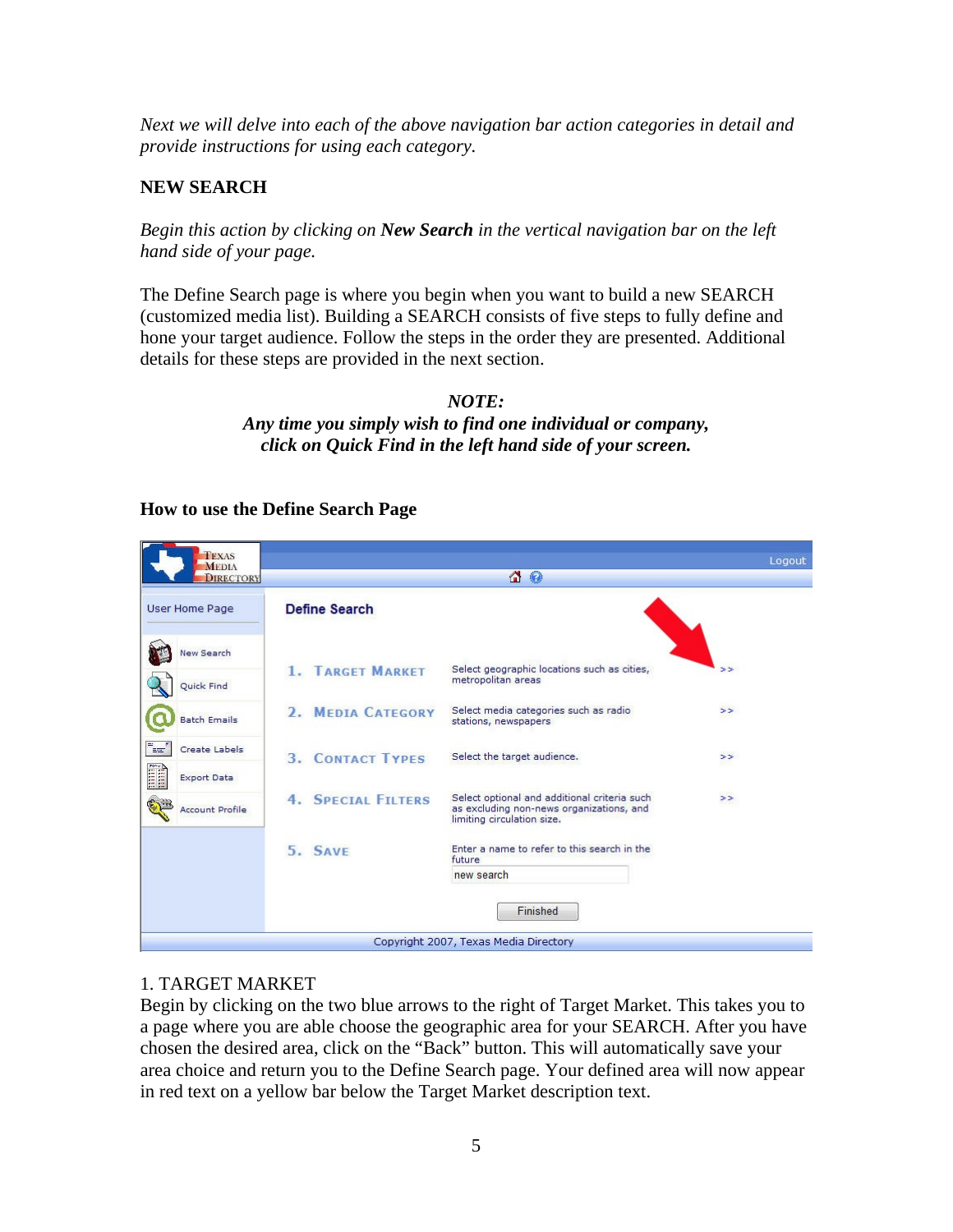| TEXAS<br><b>MEDIA</b>                                        |                                                       |                                                                                                                        | Logout |
|--------------------------------------------------------------|-------------------------------------------------------|------------------------------------------------------------------------------------------------------------------------|--------|
| <b>DIRECTORY</b>                                             |                                                       | 4<br>$\bullet$                                                                                                         |        |
| User Home Page                                               | <b>Define Search</b>                                  |                                                                                                                        |        |
| <b>New Search</b><br>Quick Find                              | 1. TARGET<br><b>MARKET</b>                            | Select geographic locations such as cities,<br>metropolitan areas<br>Austin                                            | >      |
| <b>Batch Emails</b>                                          | 2. MEDIA<br><b>CATEGORY</b>                           | Select media categories such as radio<br>stations, newspapers                                                          | >>     |
| ▚▄▘<br><b>Create Labels</b><br>Filippo<br><b>Export Data</b> | 3.<br><b>CONTACT</b><br><b>TYPES</b>                  | Select the target audience.                                                                                            | >      |
| <b>Account Profile</b>                                       | $\overline{4}$ .<br><b>SPECIAL</b><br><b>FTI TERS</b> | Select optional and additional criteria such<br>as excluding non-news organizations, and<br>limiting circulation size. | >>     |
|                                                              | 5. SAVE                                               | Enter a name to refer to this search in the<br>future<br>new search                                                    |        |
|                                                              |                                                       | Finished                                                                                                               |        |
|                                                              |                                                       | Copyright 2007, Texas Media Directory                                                                                  |        |

Always use the "Back" buttons provided. Never use your web browser's "back" button or back arrow to return to a previous page. Remember, you can always click on User Home Page to go back to the main page.

# 2. MEDIA CATEGORY

Now move on to the second step in defining your SEARCH. Click on the two blue arrows to the right of Media Category to choose the media types that you wish to include. After you have chosen the desired media type, click on the "Back" button. This will automatically save your media choice(s) and return you to the Define Search page. Your defined media types will now appear in red text on a yellow bar below the Media Category description text.

Clicking the "Back" button automatically saves your selections and returns you to the Define Search page. Clicking the "Save" button saves your selections and you remain on the current page.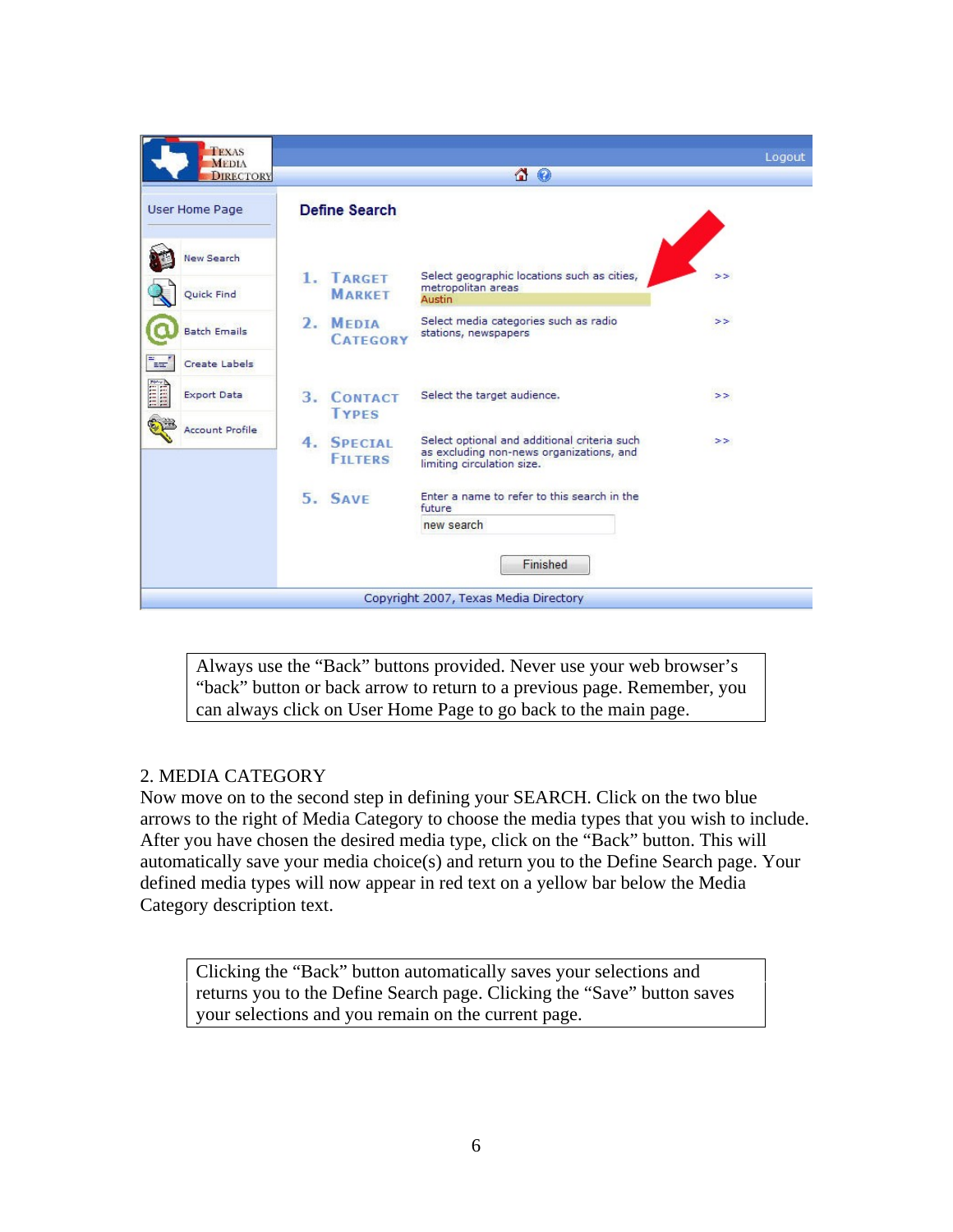# 3. CONTACT TYPES

Now move on to the third step in defining your SEARCH. Click on the two blue arrows to the right of Contact Types to choose the titles of the people that you wish to include. Only check titles in the Media Categories that you chose in the previous step. **Be sure to**  *uncheck* **the ALL buttons if you do not want all of the contacts to be included.** After you have chosen the contact types, click on the "Back" button. This will automatically save your contact choices and return you to the Define Search page. Unless you selected ALL, your defined contact types will now appear in red text on a yellow bar below the Contact Types description text.

Be as specific as possible in defining your areas, media types, and contact types as the system will not allow more than 750 contacts in one SEARCH. This restriction is necessary to avoid processing time issues with users' web browsing software and to ensure fast, efficient use of the system by all subscribers.

# 4. SPECIAL FILTERS

The fourth step in defining your SEARCH is Special Filters. This page allows you to narrow your search even further if you wish (it is not required). Here you can limit your SEARCH to publications that have indicated that the want press releases or those within a specific circulation range. After you have made your selections, click on the "Back" button. This will automatically save your criteria and return you to the Define Search page where the criteria will appear in red text on a yellow bar below the Special Filters description text.

Excluding companies that are not news organizations. During our research we ask companies if they wish to receive press releases. If they do not, we designate them as non-news organizations. It is a good idea to exclude them from your SEARCH here to reduce the size of your results and to avoid contacting companies that do not wish to hear from you.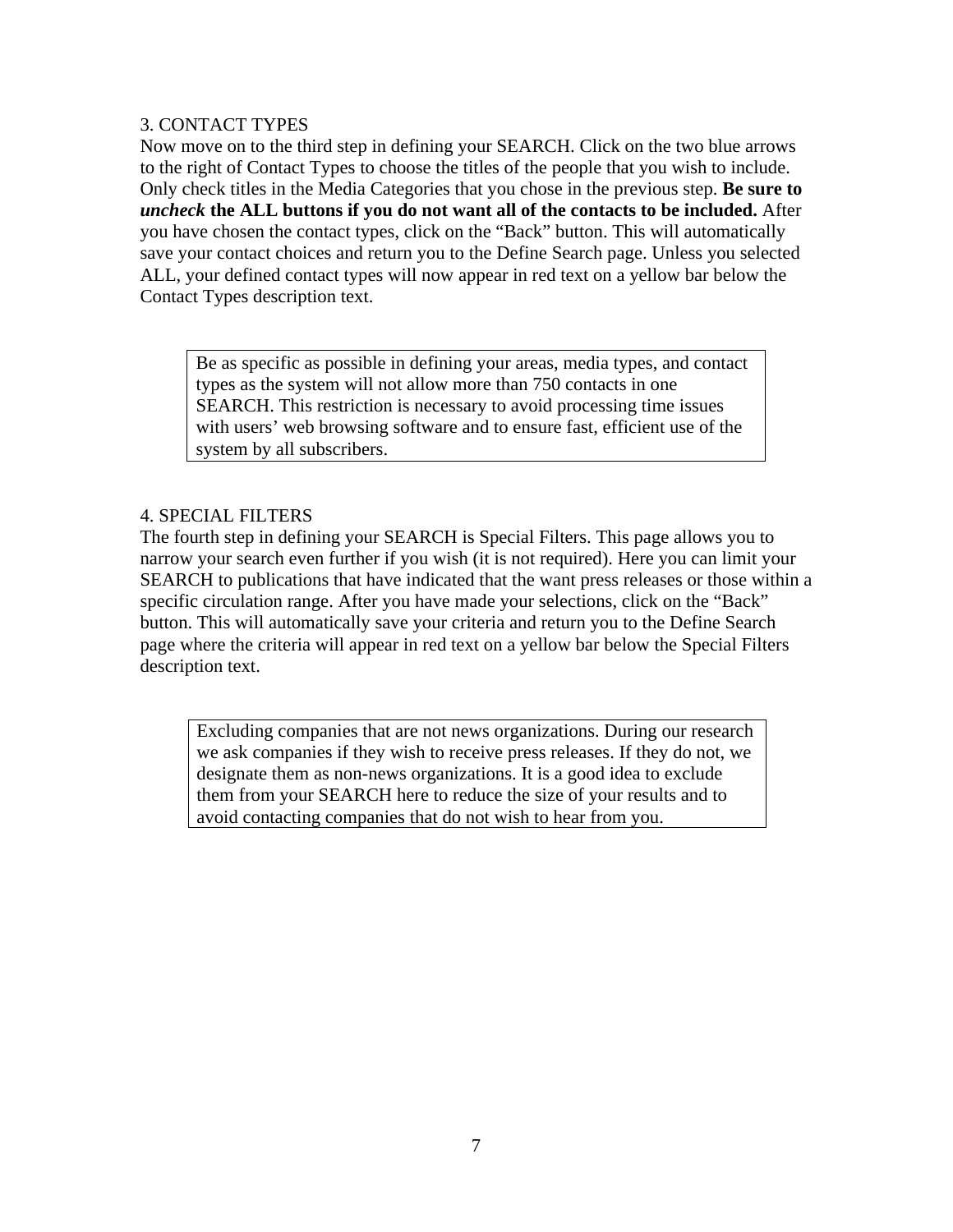# 5. SAVE

The final step in defining your SEARCH is the Save section.

a. This Save step first entails verifying that you have not gathered more than 750 contacts. Near the top of the page, you will see how many contacts within how many companies your search will yield. If the number of contacts is more than 750, the system will not save your SEARCH. You must go back to select a smaller target area, fewer media types or fewer contact types. Each change you make will be reflected in the displayed number of contacts at the top of the Define Search page. (see Screen Capture on next page)

| TEXAS<br><b>MEDIA</b>                            |                                                         |                                                                                                                              | Logout        |
|--------------------------------------------------|---------------------------------------------------------|------------------------------------------------------------------------------------------------------------------------------|---------------|
| <b>DIRECTORY</b>                                 |                                                         | 4<br>$\bullet$                                                                                                               |               |
| User Home Page                                   | <b>Define Search</b>                                    |                                                                                                                              |               |
| <b>New Search</b>                                | Your search will yield<br>121 CONTACTS in 113 COMPANIES |                                                                                                                              |               |
| <b>Ouick Find</b>                                | <b>1. TARGET MARKET</b>                                 | Select geographic locations such as cities,<br>metropolitan areas                                                            | >>            |
| <b>Batch Emails</b><br>"<br><b>Create Labels</b> | 2. MEDIA<br><b>CATEGORY</b>                             | <b>Entire State</b><br>Select media categories such as radio<br>stations, newspapers                                         | $\rightarrow$ |
| Ĩ<br><b>Export Data</b>                          | <b>3. CONTACT TYPES</b>                                 | DAILY, GENERAL INTEREST<br>Select the target audience.                                                                       | >>            |
| <b>Account Profile</b>                           | <b>4. SPECIAL FILTERS</b>                               | Real Estate Editor, Editor & Chief,<br>Editor/Publisher, Editor/Staff Writer<br>Select optional and additional criteria such | >             |
|                                                  |                                                         | as excluding non-news organizations, and<br>limiting circulation size.                                                       |               |
|                                                  | 5. SAVE                                                 | Enter a name to refer to this search in the<br>future                                                                        |               |
|                                                  |                                                         | Newspapers All of Texas<br>Finished                                                                                          |               |
|                                                  |                                                         | Copyright 2007, Texas Media Directory                                                                                        |               |

- b. Once your number of contacts is less than 750, name your SEARCH by typing a name into the box next to Save, replacing the words "new search" there. This will allow you to retrieve your SEARCH later for sending email, printing labels, or exporting data.
- c. To conclude your SEARCH, click on the "Finish" button at the bottom of the page. This will save your SEARCH and return you back to the User Home Page where you can view and edit all of your saved SEARCHES.

*Next we will provide more detailed information for each of the four search-defining steps followed to build a SEARCH.*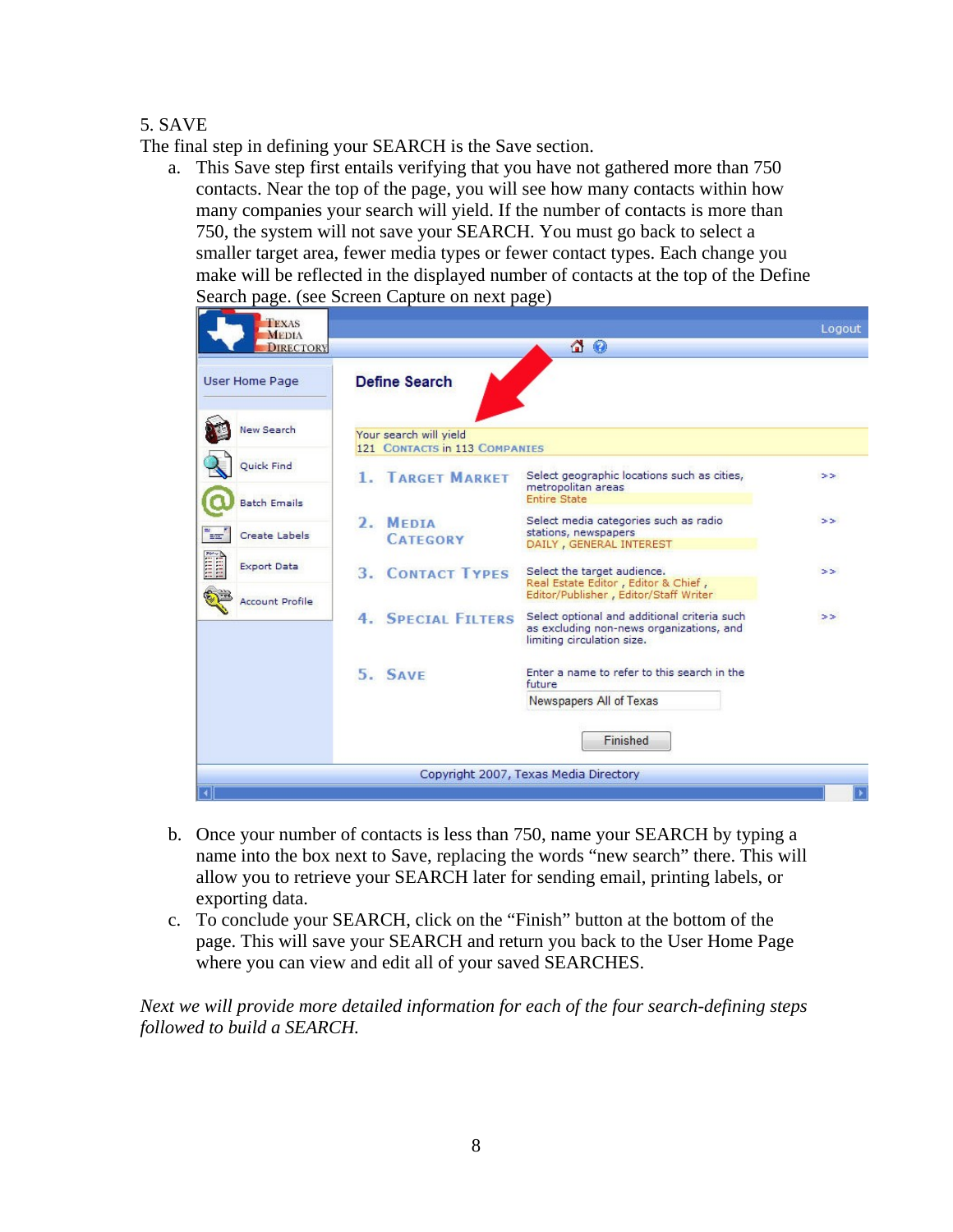### **Target Market Page Details**

This page allows you to choose the area of the state that you want to search or to choose to search the entire state.

- o If you select anything other than Entire State and you also select Entire State the system will ignore your Entire State choice and only give you results for the markets that you chose.
- o You can click on the boxes to make selections or you can type in individual counties or cities, using commas to separate them. If you spell the county or city incorrectly, or if there are no results for the city selected, the system will notify you and give you the opportunity to edit it. There is a 400-character limit in the City and County fields. If you need to enter a longer string, please separate your SEARCH into two separate SEARCHES.
- o Metropolitan Areas (also known as DMAs or Designated Market Areas) are designated professional radio marketing zones.
- o If you are subscribed to only certain major Texas markets, you will only see those major markets on your screen.

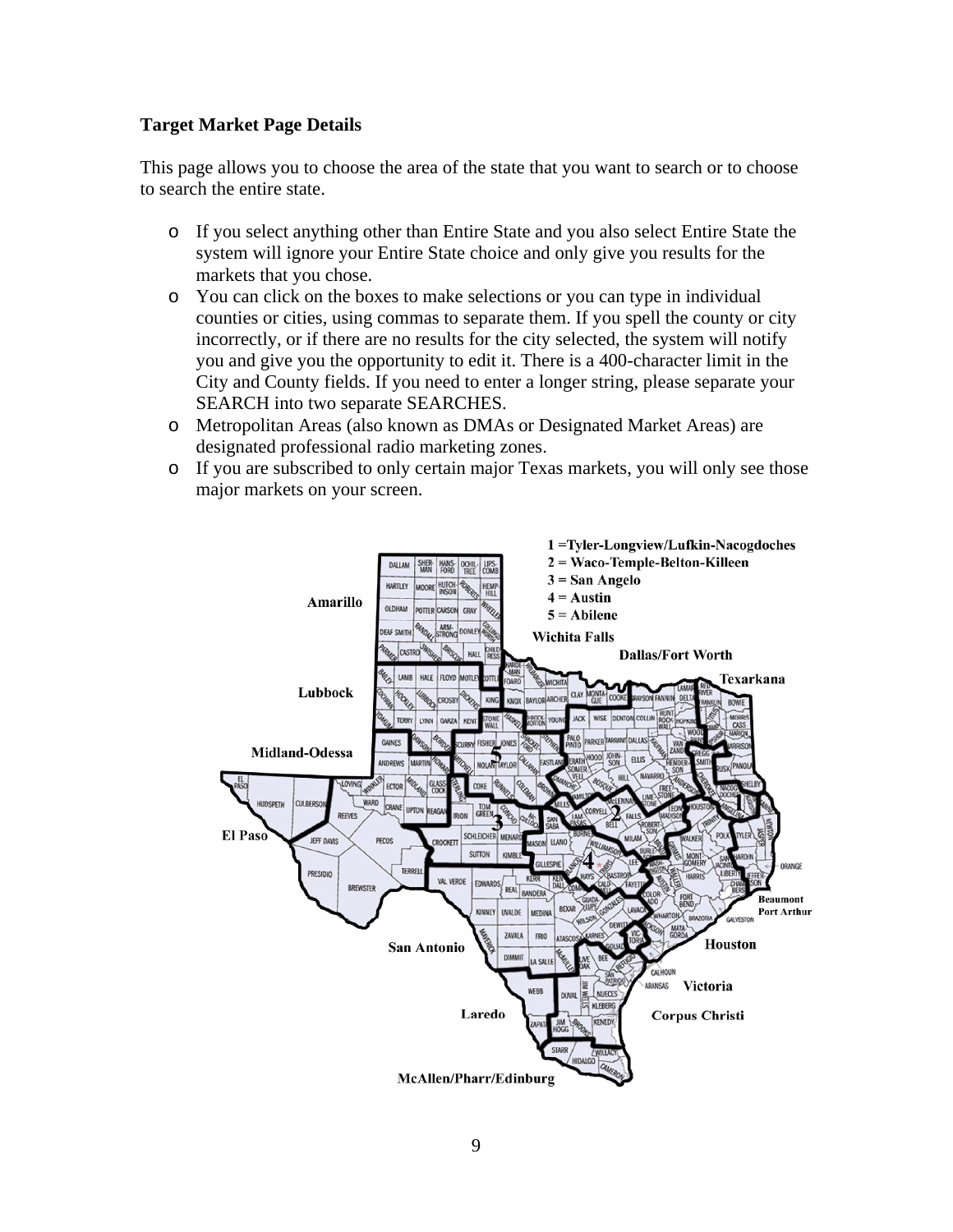# **Media Category Page Details**

This Search Category page lists all the media categories available. Here you can specify the types of publications and/or broadcast venues that you wish to include in your SEARCH.

- o If you chose anything other than ALL in a media category, the system ignores the ALL and returns results based on the media type that you specified.
- o General interest includes most small town newspapers and some magazines without a defined special interest (Texas Monthly, for example).
- o Bureaus are either out-of-state or area news organizations that also have an office within the geographic area you selected.
- o Regional Advertising Offices are for major publications (such as People magazine) that also have an advertising office within the geographic area you selected. The contract of the contract of the contract of the contract of the contract of the contract of the contract of the contract of the contract of the contract of the contract of the contract of the contract of the

# **Contact Types Page Details**

This page allows you to choose by job title the type of contacts you want to include in your SEARCH.

- o Some boxes will already be checked based on your selections in the previous step (Media Category).
- o Be sure to CHECK the Contact Type boxes only in the Media Categories that you chose in the previous step or the system will assume that you want to add these additional Media Categories to your search.

# **Special Filters Page Details**

This "Search Special" page allows you to specify a specific circulation range for publications that have provided that information or exclude non-news organizations.

- o Use the "exclude" box to avoid companies that have mentioned they do not want press releases and won't use them, but they want to be included in this media directory for other reasons (advertising, etc).
- o Do not use commas when entering circulation size numbers (for example, type 50000 rather than 50,000).

# *Next we will take a look at your SEARCH results!*

# **Viewing and Editing your SEARCHES**

Once you have built and given a name to a SEARCH and clicked "Finish", you will be returned to the User Home Page where your new SEARCH is now listed. There are two ways to view your SEARCHES: A) by company or B) by contact.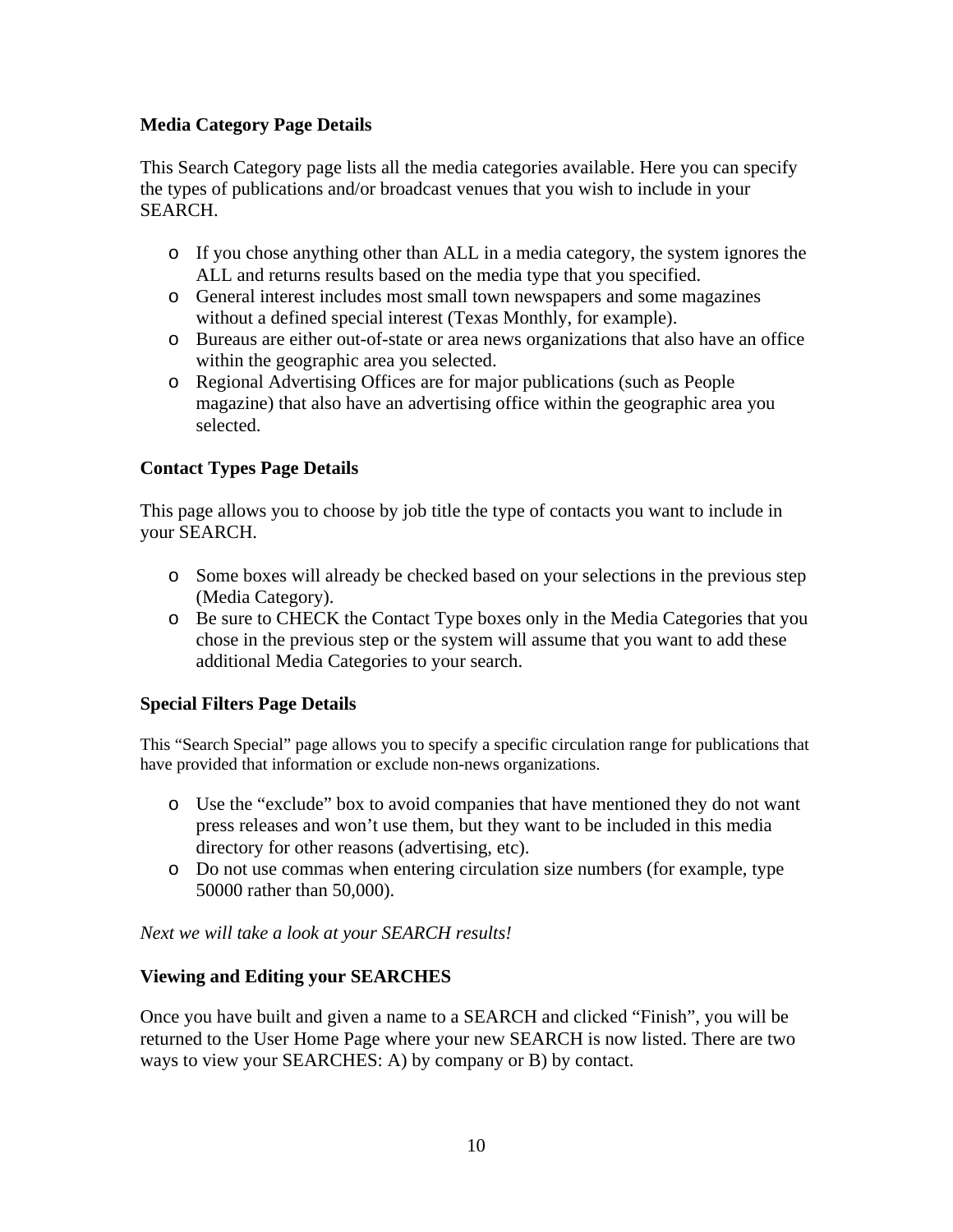Click on the blue word "view" under the Matching Companies column or the Matching Contacts column and you will connect to a page that lists all the companies or contacts within your saved SEARCH.

### **A) Company Search Results Page**

When you click on View under Matching Companies for a saved SEARCH you are taken to a page titled Quick Find. This page allows you to view a list of the companies that are in the selected SEARCH. While your search results are listed on the page you can use any of the features at the top of this page to narrow the results (for viewing purposes) or to quickly find a company or individual within the companies that resulted from this SEARCH. In the yellow search box, use filters to set criteria for filtering your original results. You cannot save these narrowed results. You can click on a blue company name on this page to go to the Company Detail page which we will explain below.

| <b>MEDIA</b><br><b>DIRECTORY</b> |                                                 |                      |                          | <b>40</b>    |                                                                                  |                         |  |
|----------------------------------|-------------------------------------------------|----------------------|--------------------------|--------------|----------------------------------------------------------------------------------|-------------------------|--|
| <b>User Home Page</b>            | <b>Quick Find</b>                               |                      |                          |              |                                                                                  |                         |  |
|                                  | <b>Search Filter: (use one or more filters)</b> |                      |                          |              |                                                                                  |                         |  |
| <b>New Search</b>                | Category:                                       | <b>Please Select</b> | ▼                        |              |                                                                                  |                         |  |
| Quick Find                       | City:                                           | <b>Please Select</b> | ▼                        |              |                                                                                  |                         |  |
|                                  | County:                                         | <b>Please Select</b> | ▼                        |              |                                                                                  |                         |  |
| <b>Batch Emails</b>              | Company Name:                                   |                      |                          |              | (use * as wild character i.e.: *statesman*)                                      |                         |  |
| Create Labels<br>Em:             | Contact Name:                                   |                      |                          |              | (use * as wild character i.e.: *smith*)                                          |                         |  |
| ee.<br>Vicale Laueis             | Radio Format:                                   | <b>Please Select</b> |                          |              |                                                                                  |                         |  |
| liiii)<br><b>Export Data</b>     | Radio Frequency:                                |                      |                          | (i.e.: 94.7) |                                                                                  |                         |  |
| <b>Account Profile</b>           | My Searches                                     |                      | Newspapers All of Texa v |              |                                                                                  | Search                  |  |
|                                  |                                                 |                      |                          |              | SEARCH RESULTS: (UserID = 726) (click the company name for detailed information) |                         |  |
|                                  | <b>Company Name</b>                             |                      |                          | Served City  | Phone                                                                            | Media Category          |  |
|                                  | 002 Houston Magazine                            |                      | Houston                  |              | $(713)$ 223-5333                                                                 | <b>GENERAL INTEREST</b> |  |
|                                  | 3rd Coast Music                                 |                      | Austin                   |              | $(210)820 - 3748$                                                                | SPECIAL INTEREST        |  |
|                                  | <b>ABC News</b>                                 |                      | Dallas                   |              | $(214) 749 - 7013$                                                               | <b>BUREAUS</b>          |  |

# **Category/City Search**

- 1. Category Choose a specific category such as radio or daily. AND/OR
- 2. City Choose the city that the publication is in.
- 3. Click on the "Search" button.

4. All of the companies that are both in that category and in that city will show up in a list below provided that those companies are within this particular SEARCH that you had built and saved.

- 5. Click on the name of the company for details.
- 6. Click the "Back" button to return to the list.
- 7. Go back to User Home Page to start over with your complete, unfiltered list.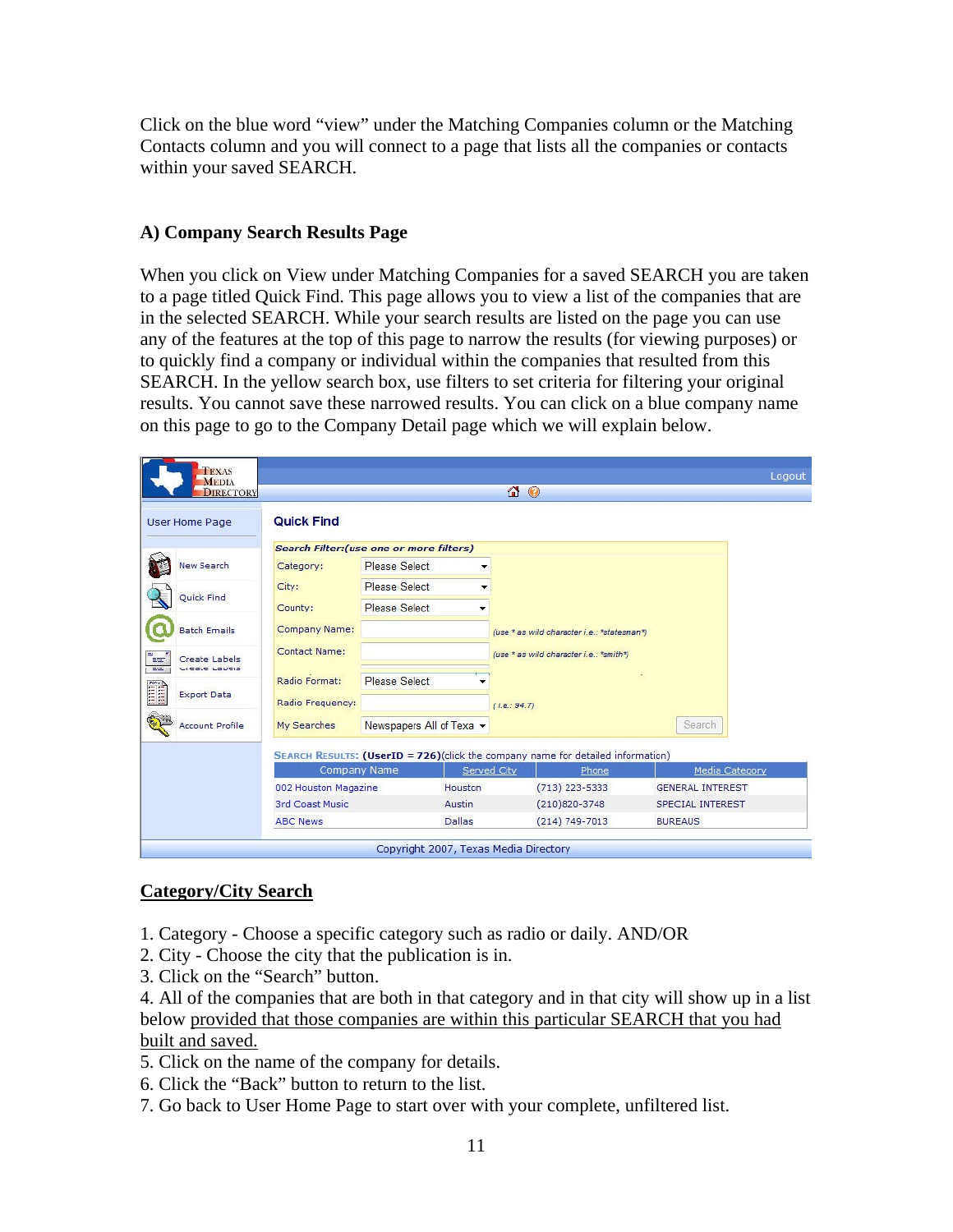# **Name Search**

1. To **find an individual or company,** type the company name in the Company Name field or the individual's name in the Contact Name field.

2. Click on the "Search" button.

3. If the entire name is too long or you don't know the exact name, try using the wildcard character (\*) to get to it.

The **wildcard character** is an asterisk (\*). You use it as a substitute for any letters that you are not sure of before or after the part that you do know. Only use one (\*) on either or both sides. For example, let's say you are looking for a publication you think is called Austin Golf but you do not know that the actual name is Austin Golf Magazine. Austin Golf doesn't return any matches. If you type in Austin Golf\* you will get Austin Golf Magazine. Another example is if you are looking for any publication with the word Dallas in it, then type \*dallas\* in the company field.

4. All of the companies or companies with names of contacts that match your search criteria will show up in a list below provided that those names are within this particular SEARCH that you had built and saved.

5. Click on the name of the company for its details (or to see the details for the individual you searched for, which are visible by scrolling down on that company's details page). 6. Click the "Back" button to return to the list.

7. Go back to User Home Page to start over with your complete, unfiltered list.

### **Viewing the Details**

In the list of companies below the blue bar, click on the name of any company and you will see their details (contact information, names, which categories they fall under, etc.). The blue email addresses can be clicked to send a single, individual email to that address. Website addresses (URLs) can be clicked to take you to that website.

# **Comment Box**

On the right is a comment box for your use only. It is only visible to you as the single-user subscriber so that you may make and save personal notes relating to this company. (For example, you may have once spoken to the Editor and gotten details about specific topics they are interested in.) Simply type in your comments and click the "Save" button.

# **Opt-Out Box**

Just below the comment box is the opt-out checkbox. This is for companies that have communicated their wish to you to be removed from your mailing lists.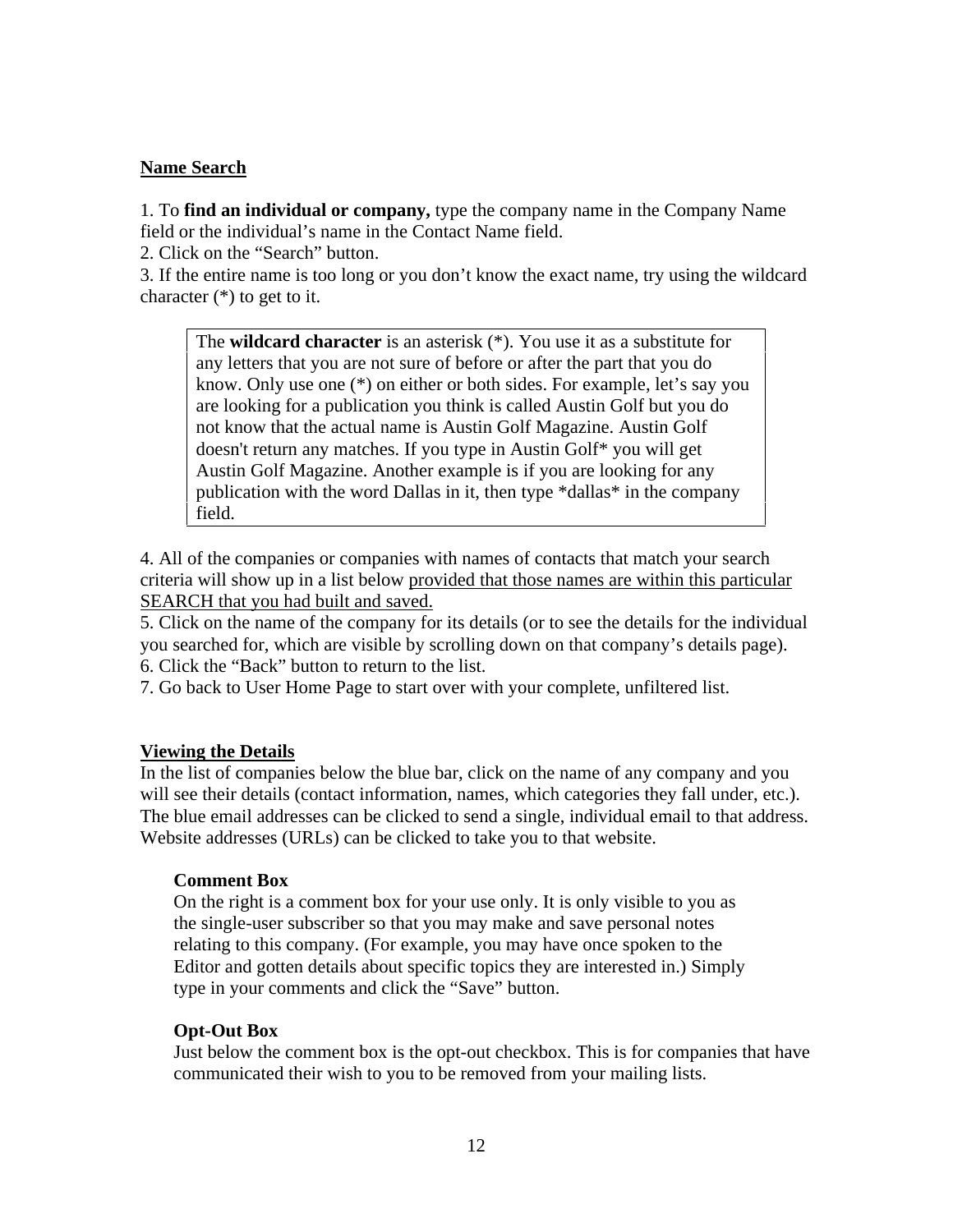For the most efficient way to find and "opt out" an individual or company that has requested to be removed from your mailing list, go to the MORE INFORMATION section at the end of this User Manual.

### **Contact List**

At the bottom of the Company Details page is a list of all of the individual contacts within that company, along with their contact information.

### **Print-Ready Version**

On the Company Detail pages, next to the name of the company, there is a little icon of a printer. Click this for a print-ready version of this page.

### **B) Contacts Search Results Page**

This page allows you to browse the list of individuals in any of your saved SEARCHES. Later, it will also allow you to choose individual contacts from your saved SEARCHES in order to send batch e-mails, print labels or export to files for use in other programs.

### **Selecting Individual Contacts within a SEARCH**

**Step 1: Choose the Saved SEARCH** that you want to use from the drop down menu labeled "My Searches" in the yellow box. Click on the "Search" button and the contacts will be displayed below the blue bar.

Initially you will only see each contact's Name, Title, Company (Media Name), Zip, Fax, and Email address. If you click on the underlined **Show More Columns** the system will also display the Mailing Address and City Name. Click on the underlined **Hide Columns** to hide them again.

**Step 2:** Choose the action you wish to perform (send batch emails, print mailing labels or export) by clicking on the double blue arrows next to your choice.

**Step 3:** Select the specific contacts you wish to include by clicking in the checkboxes next to the names. There are two automated options here to help you:

**a) Check All** checks all contacts. (**Uncheck All** clears all of the check boxes.)

**b) Check Unique** checks only the first contact from each mailing address. This is

helpful in avoiding sending the same e-mail to everyone at any one company.<br>After using "Check All" or "Check Unique" you may still check or uncheck individual names as you wish.

**c) Please Note:** Our system automatically excludes duplicate e-mail addresses so you do not have to worry about un-checking contacts that have the same address in the same SEARCH. You may notice a small icon next to the check box for a contact like " $\bullet$ ". This means that contact has asked to be excluded from all releases. You can exclude them here by leaving the box next to their name unchecked.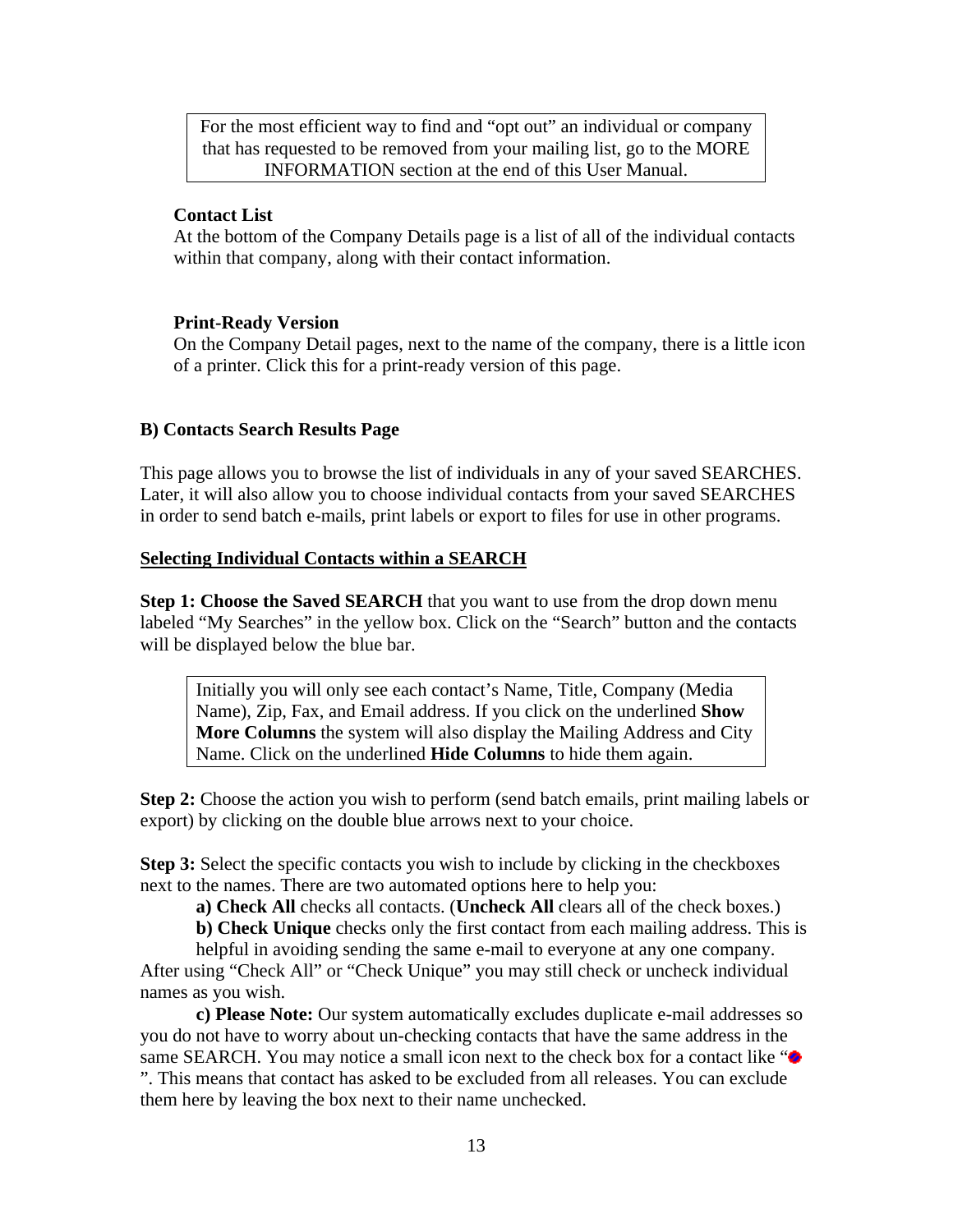The most efficient way to send an email only to Editors is: 1) Click on **User Home Page** at the top left side of the page. 2) Click on "edit" next to the desired SEARCH name. 3) Click on the blue arrows next to Contact Types. 4) Make sure only the boxes next to Editor are checked in all categories.

**Step 4:** Click on the "**Next"** button, which will take you to the next step to choose Batch E-mail, Print Labels or Export Data. See information about each of these below in this User Manual.

*Next we will learn about the remaining action categories in the left hand navigation bar: Quick Find, Batch Emails, Create Labels, Export Data and Account Profile.*

# **QUICK FIND**

*Begin this action by clicking on Quick Find in the vertical navigation bar on the left hand side of the page.*

This page allows you to quickly find companies or individuals in the database. You may use as few or as many of the search filter fields to narrow or broaden your search. For example, selecting a specific one of your saved SEARCHES in the "My Searches" drop down menu will limit your findings to the contacts within that particular SEARCH.

The "Radio Frequency" field allows you to type in the frequency number for a radio station (within your subscribed area) in order to find the station's company and contact information.

To make your search most efficient, here are the two main methods for finding companies or individuals: a category/city search or a name search.

### **Category/City Search**

- 1. Category Choose a specific category such as radio or daily.
- 2. City Choose the city that the publication is in.
- 3. Click on the "Search" button.

4. All of the companies that are both in that category and in that city will show up in a list below.

- 5. Click on the name of the company for details.
- 6. Click the "Back" button to return to the Quick Find page.

**Example:** If you want to find the contact information for the daily newspaper in San Angelo. Choose Daily in the "Category" drop-down menu and San Angelo in the "City" dropdown menu, then click on the "Search" button. The system will return the SAN ANGELO STANDARD-TIMES and its main phone number. You can then click on the name (San Angelo Standard-Times) to get all the information about the company, including contacts, titles, phone, fax and email addresses.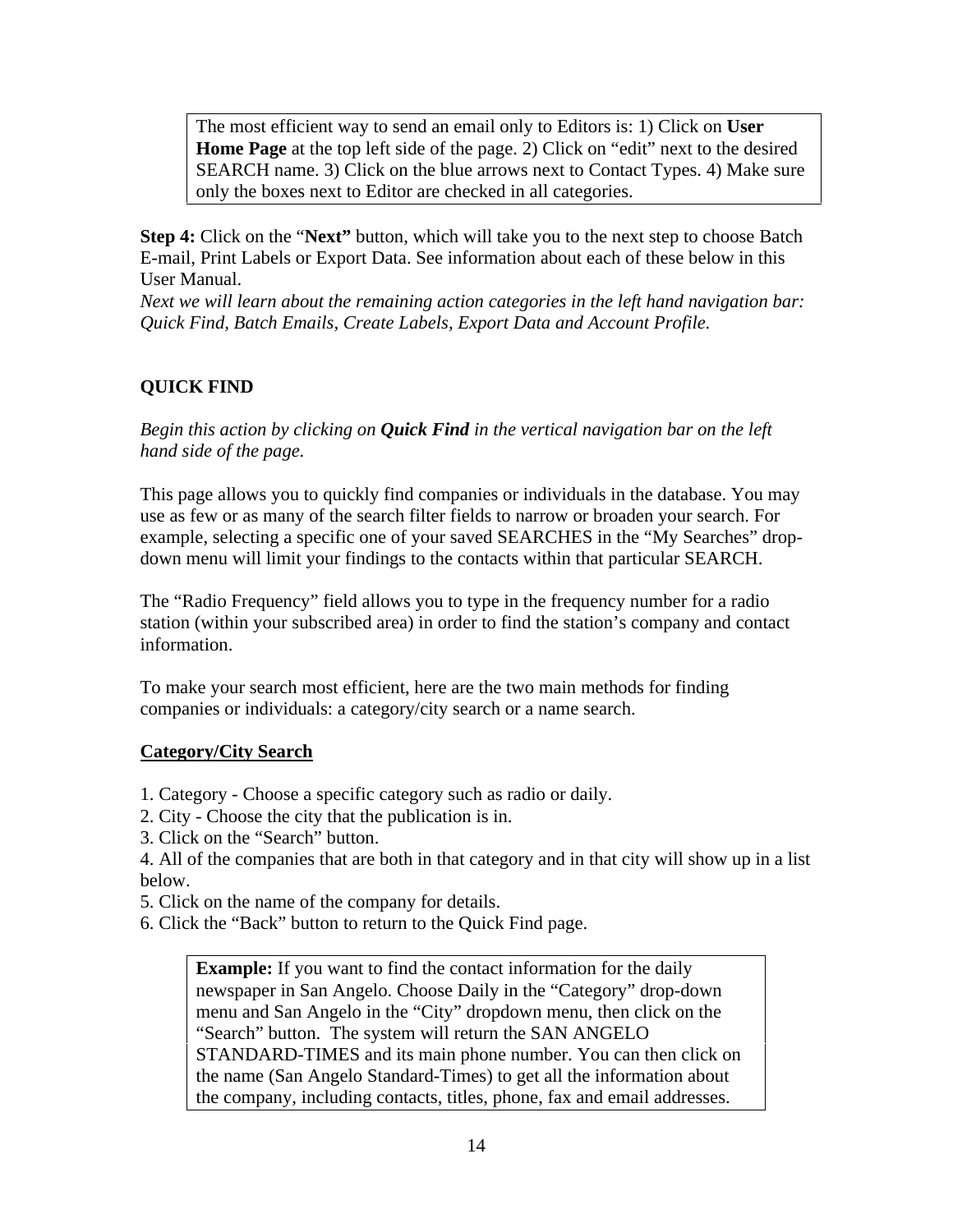# **Name Search**

1. To **find an individual or company,** type the company name in the "Company Name" field or the individual's name in the "Contact Name" field.

2. Click on the "Search" button.

3. If the entire name is too long or you don't know the exact name, try using the wildcard character (\*) to get to it.

The **wildcard character** is an asterisk (\*). You use it as a substitute for any letters that you are not sure of before or after the part that you do know. Only use one (\*) on either or both sides. For example, let's say you are looking for a publication you think is called Austin Golf but you do not know that the actual name is Austin Golf Magazine. Austin Golf doesn't return any matches. If you type in Austin Golf\* you will get Austin Golf Magazine. Another example is if you are looking for any publication with the word Dallas in it, then type \*dallas\* in the company field.

4. All of the companies or companies with names of contacts that match your search criteria will show up in a list below.

5. Click on the name of the company for its details (or to see the details for the individual you searched for, which are visible by scrolling down on that company's details page). 6. Click the "Back" button to return to the Quick Find page.

# **Viewing the Details**

In the list of companies below the blue bar, click on the name of any company and you will see their details (contact information, names, which categories they fall under, etc.). The blue email addresses can be clicked to send a single, individual email to that address. Website addresses (URLs) can be clicked to take you to that website.

# **Comment Box**

On the right is a comment box for your use only. It is only visible to you as the single-user subscriber so that you may make and save notes relating to this company. (For example, you may have once spoken to the Editor and gotten details about specific topics they are interested in.) Simply type in your comments and click the "Save" button.

# **Opt-Out Box**

Just below the comment box is the opt-out checkbox. This is for companies that have communicated their wish to you to be removed from your mailing lists.

For the most efficient way to find and "opt out" an individual or company that has requested to be removed from your mailing list, go to the MORE INFORMATION section at the end of this User Manual.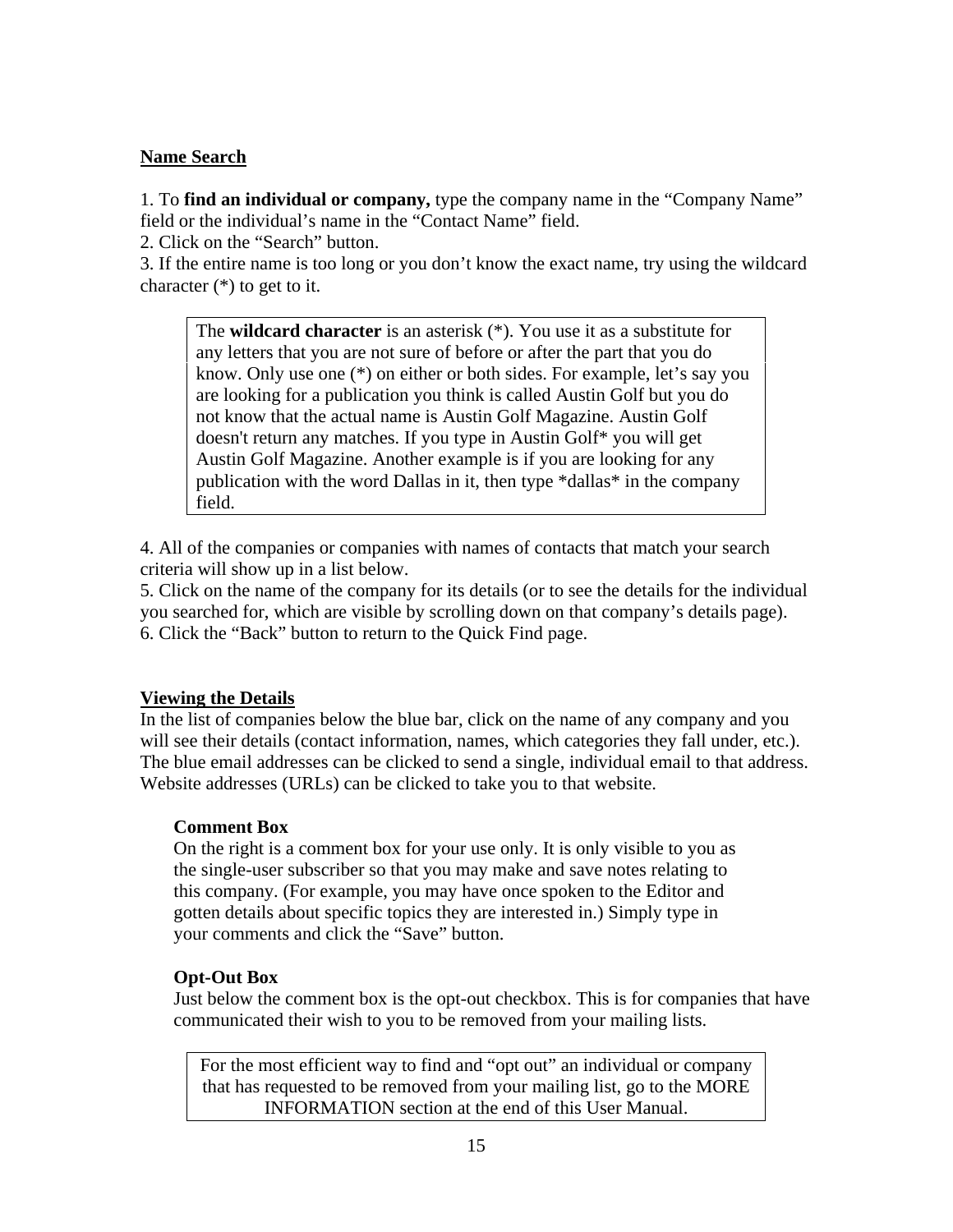### **Contact List**

At the bottom of the Company Details page is a list of all of the individual contacts within that company, along with their contact information.

### **Print-Ready Version**

On the Company Detail pages, next to the name of the company, there is a little icon of a printer. Click this for a print-ready version of this page.

*Next we will learn about creating Batch Emails.*

# **BATCH EMAILS**

*Begin this action by clicking on Batch Emails in the vertical navigation bar on the left hand side of your page.*

**Step 1: Choose the Saved SEARCH** that you want to use from the drop down menu labeled "My Searches" in the yellow box. Click on the "Search" button and the contacts will be displayed below the blue bar.

Initially you will only see each contact's Name, Title, Company (Media Name), Zip, Fax, and Email address. If you click on the underlined **Show More Columns** the system will also display the Mailing Address and City Name. Click on the underlined **Hide Columns** to hide them again.

**Step 2:** Select the specific contacts you wish to include by clicking in the checkboxes next to the names. There are two automated options here to help you:

**a) Check All** checks all contacts. (**Uncheck All** clears all of the check boxes.)

**b) Check Unique** checks only the first contact from each mailing address. This is

helpful in avoiding sending the same e-mail to everyone at any one company.<br>After using "Check All" or "Check Unique" you may still check or uncheck individual names as you wish.

**c) Please Note:** Our system automatically excludes duplicate e-mail addresses so you do not have to worry about un-checking contacts that have the same address in the same SEARCH. You may notice a small icon next to the check box for a contact like " $\bullet$ ". This means that contact has asked to be excluded from all releases. You can exclude them here by leaving the box next to their name unchecked.

The most efficient way to send an email only to Editors is: 1) Click on **User Home Page** at the top left side of the page. 2) Click on "edit" next to the desired SEARCH name. 3) Click on the blue arrows next to Contact Types. 4) Make sure only the boxes next to Editor are checked in all categories.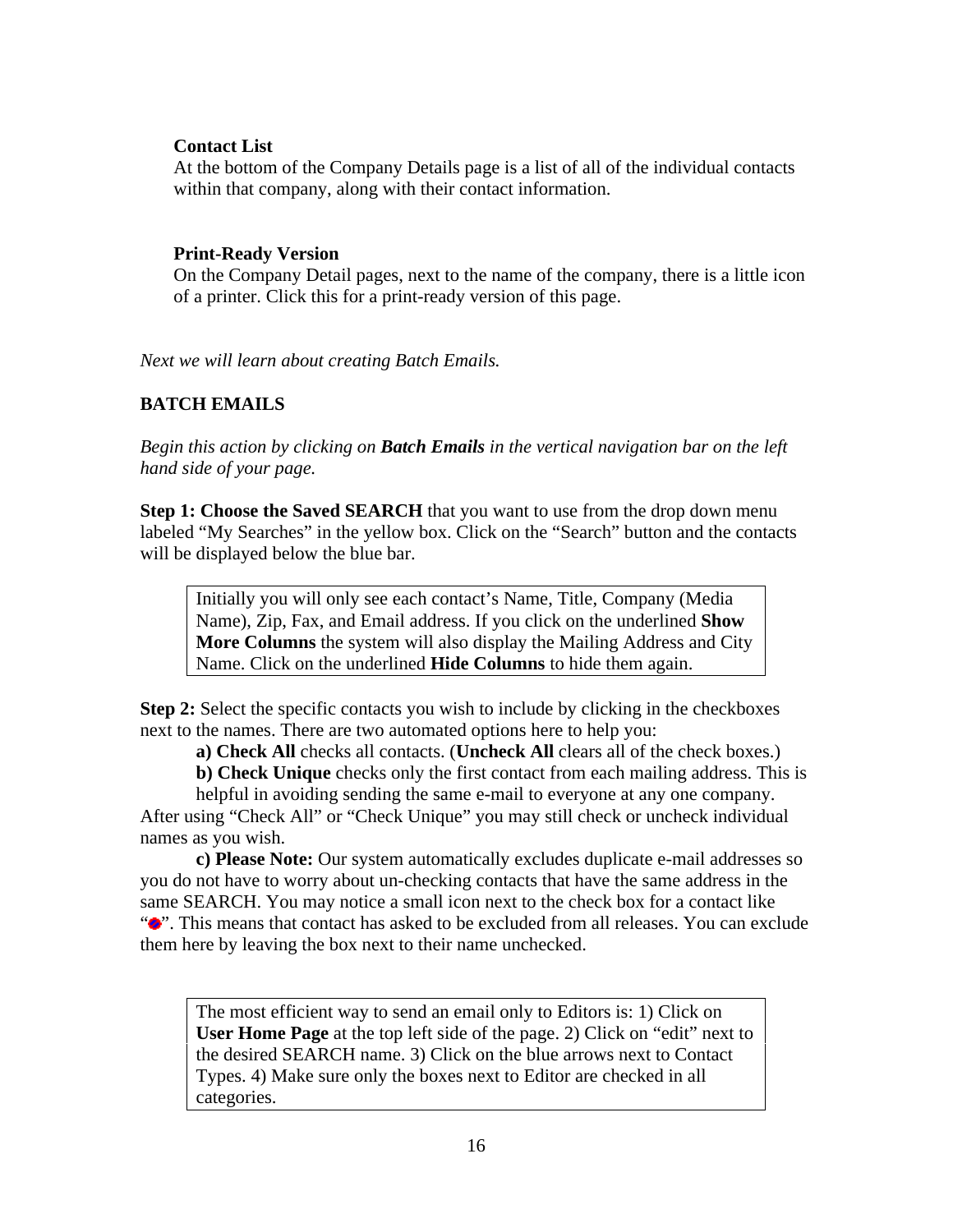**Step 3:** Click on the "**Next"** button to take you to the Batch Email Details page.

### **Sending a Batch Email**

The Batch Email "Email Details" page allows you to compose and send an email to the contacts that you chose on the previous page.

### **Step 1: Compose Email**

Type the subject in the "Subject" field and your text in the Body" field.

All emails generated and sent by this program are sent in regular text format. Sending email through this program in HTML format (including text formatting, logos and images) requires special knowledge and software. Please see notes and advisories on the Batch Email Email Details page.

### **Step 2: Attach Files**

If you would like to send a file with your email as an attachment, click browse and the system will pop up a window that will allow you to choose the file that you want to send.

The suggested method for sending a press release via batch email is to state your topic clearly in the "Subject" field, type a brief introduction in the "Body" field, then include your full press release as an attachment. This allows you to format your press release with logos, images and your preferred fonts, colors, etc.

### **Step 3: Send Test Email**

This feature will send a copy of the e-mail that you have just written to your own email address so that you can preview it before sending it to the full list of contacts that you have selected for this batch. **Since the e-mail goes out through the internet it may take some period of time before the e-mail reaches your inbox. Also be sure that your proper e-mail address is listed in your account profile.**

### **Step 3: Send Batch Email**

This will send the e-mail that you have composed to the contact list that you specified on the previous page.

### **Notes about Sending Batch Emails**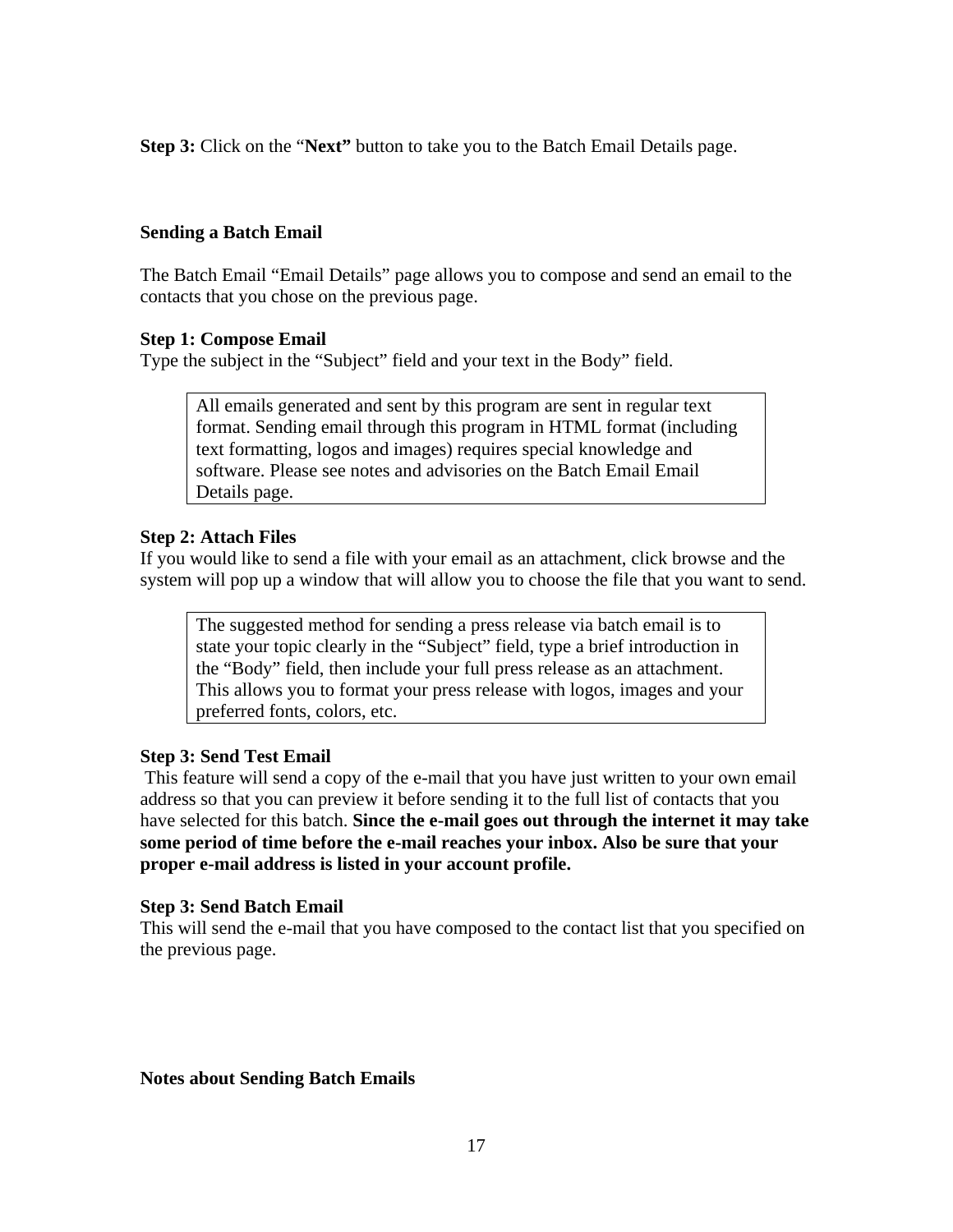Editing Contacts: If you would like to edit your list of contacts or reduce them in number (by unchecking boxes) before sending, click on the blue "**view/edit >>**" near the top middle of the page.

Non-News Companies: You may notice an alert icon in the form of a little red circle with an X next to certain companies. When you built the SEARCH if you did not check "Exclude Companies that are not news organizations" in the Special Filters category, the non-news companies will be marked with this icon here.

"Opt Outs": Any individuals you previously tagged with "opt out" will be marked with a little icon in the form of a red diamond with a yellow stripe. Using the "Check All" feature will place a check next to those contacts, so if you do not want them included, you must manually uncheck them. If you do not, you will have one more chance to leave them out of the mailing as you will receive a notification with a warning when you send your email.

Privacy: Each individual on the list that you designated with a valid email address will receive a single email from your email address to only that individual's email address. It will not show any of the other recipients' email addresses.

Contacts without Email Addresses: A few contacts in the database have not made email addresses available to Texas Media Directory. When you send a batch e-mail the system will tell you which of the individuals that you chose did not get an email from you for this reason. You can opt to print mailing labels for those individuals by clicking on the blue "Click here" in the first paragraph on the page.

Duplicate Email Addresses: If there are two listings with the exact same email address, the system will automatically send to only one. It will not send to two or more same email addresses in the same list.

Sending Copies: To send a copy of your batch email message to an additional person, enter that person's email address in the "CC1" field. For example, this allows you to alert someone in your company that this batch email has gone out. You can add another person's email address in the "CC2" field.

Sending HTML E-mail: Html e-mail must be produced using a separate program and the code copied into the Body box above. If you are not using html e-mail leave the html box unchecked and simply type or copy your text into the Body box above and proceed as usual.

**Please Note:** that Directory Publishing, Ltd. does not provide any technical support for the creation of html e-mail or image hosting. Please contact your IT department or web developer for this support.

### **Photos/Logos in HTML e-mail**

The ability to include images in html e-mail requires that those images be hosted on a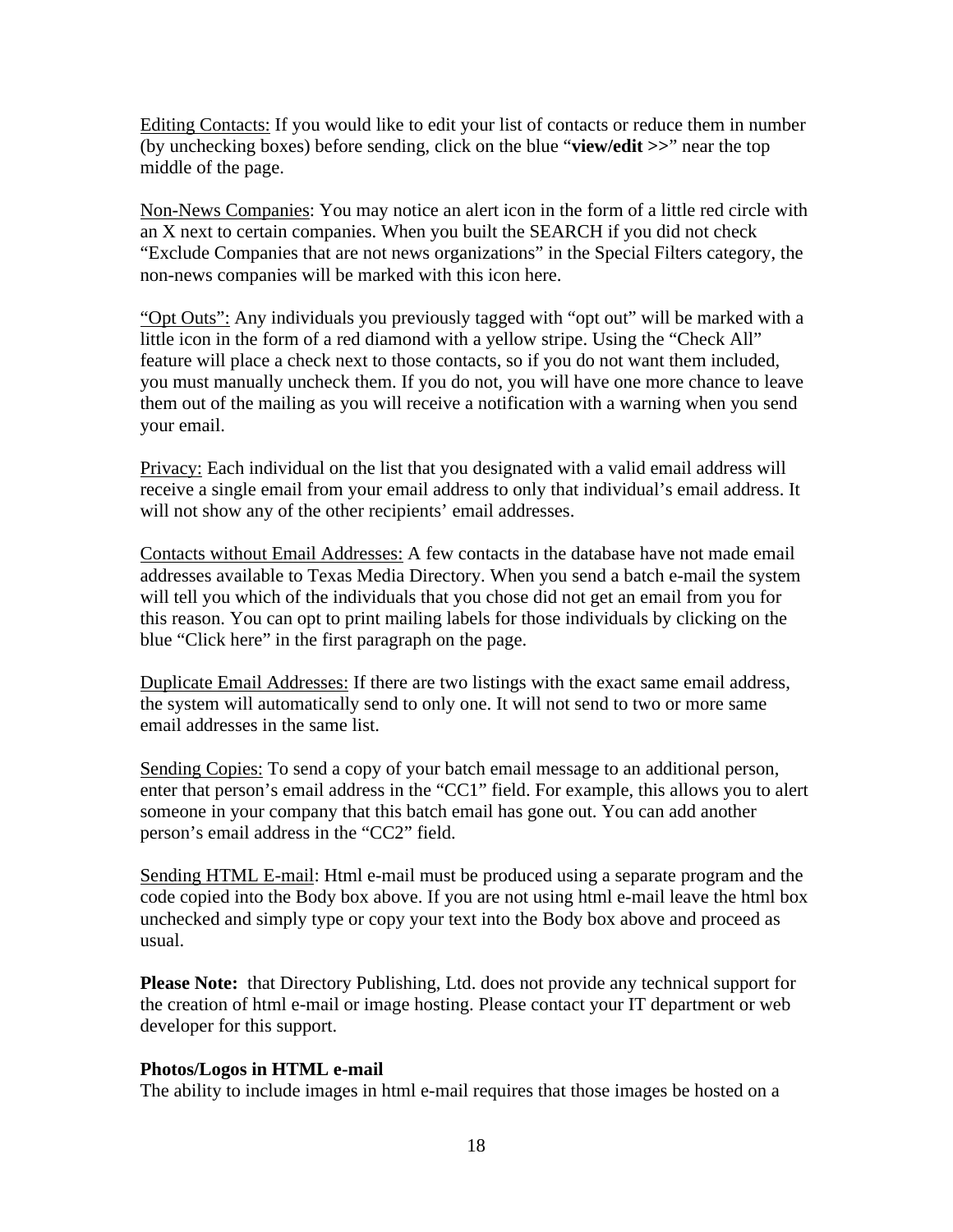web server. The web address of the hosted images is included in the html code and automatically downloaded to the recipient's computer when they view the e-mail.

Your organization may have a web site and server where you can place the images for your html e-mail so you should contact your web developer or IT person about this. You can also use an outside service that host

*Next we will learn about how to Create Labels.*

### **CREATE LABELS**

*Begin this action by clicking on Create Labels in the vertical navigation bar on the left hand side of your page.*

**Step 1: Choose the Saved SEARCH** that you want to use from the drop down menu labeled "My Searches" in the yellow box. Click on the "Search" button and the contacts will be displayed below the blue bar.

Initially you will only see each contact's Name, Title, Company (Media Name), Zip, Fax, and Email address. If you click on the underlined **Show More Columns** the system will also display the Mailing Address and City Name. Click on the underlined **Hide Columns** to hide them again.

**Step 2:** Select the specific contacts you wish to include by clicking in the checkboxes next to the names. There are two automated options here to help you:

**a) Check All** checks all contacts. (**Uncheck All** clears all of the check boxes.)

**b) Check Unique** checks only the first contact from each mailing address. This is

helpful in avoiding sending the mailing to everyone at any one company.<br>After using "Check All" or "Check Unique" you may still check or uncheck individual names as you wish.

**c) Please Note:** Our system automatically excludes duplicate e-mail addresses so you do not have to worry about un-checking contacts that have the same address in the same SEARCH. You may notice a small icon next to the check box for a contact like " $\bullet$ ". This means that contact has asked to be excluded from all releases. You can exclude them here by leaving the box next to their name unchecked.

The most efficient way to send a mailing only to Editors is: 1) Click on **User Home Page** at the top left side of the page. 2) Click on "edit" next to the desired SEARCH name. 3) Click on the blue arrows next to Contact Types. 4) Make sure only the boxes next to Editor are checked in all categories.

**Step 3:** Click on the "**Next"** button to take you to the Label Specifications page. **Creating Labels**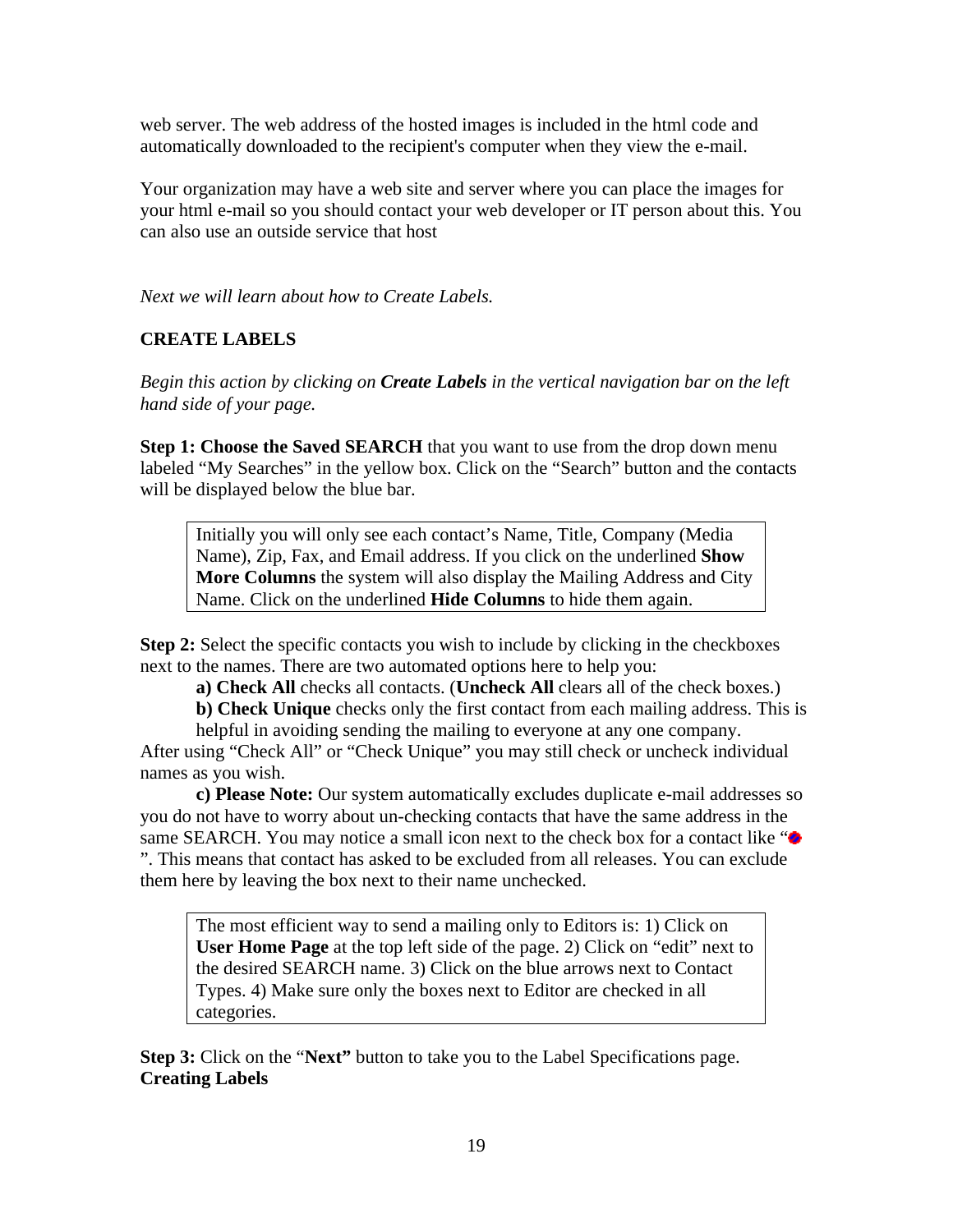This page allows you to print labels for the contacts that you chose on the previous page. You can either print an address/mailing labels for mass mailings or phone/fax/e-mail labels for a hard copy contacts list.

**Step 1: Choose Label Type** Click on the dot next to the type of label that you want to print.

**Step 2: Click the "Create Labels" button** to view labels based on the existing setup specifications.

- Choose "Open" if you wish to open the label file for immediate viewing or printing. The file is in .rtf (Rich Text Format) which can be opened in word processing programs such as Microsoft Word.
- Choose "Save" if you wish to save the file on your computer for future viewing and/or printing. Choosing "Save" will open another window where you name the file and designate where to save it on your computer.

**Step 3: Use your computer's printing feature** to print labels just as you would print any other document from your computer.

# **Notes about Creating Labels**

Editing Contacts: If you would like to edit your list of contacts or reduce them in number (by unchecking boxes) before printing, click on the blue "**view/edit >>**" near the top middle of the page.

Non-News Companies: You may notice an alert icon in the form of a little red circle with an X next to certain companies. When you built the SEARCH if you did not check "Exclude Companies that are not news organizations" in the Special Filters category, the non-news companies will be marked with this icon here.

"Opt Outs": Any individuals you previously tagged with "opt out" will be marked with a little icon in the form of a red diamond with a yellow stripe. Using the "Check All" feature will place a check next to those contacts, so if you do not want them included, you must manually uncheck them. If you do not, you will have one more chance to leave them out of the mailing as you will receive a notification with a warning when you send your email.

Label Size: The default setup for labels is a standard 3-across, 10-down mailing label format. You can alter the specifications to fit your specific blank labels if they differ from the default setup. To do so, you enter the correct label measurement in each box in the Specification section on the Label Specifications page. **\*Please note.** Some people experience difficulty setting up the label measurements properly. There is an alternative to using our system for label printing. You can export your SEARCH using our Export Data feature and then use Microsoft Excel and Word to do a Mail Merge to create mailing labels. This is a relatively easy process and you can choose the brand and model number of label that you have.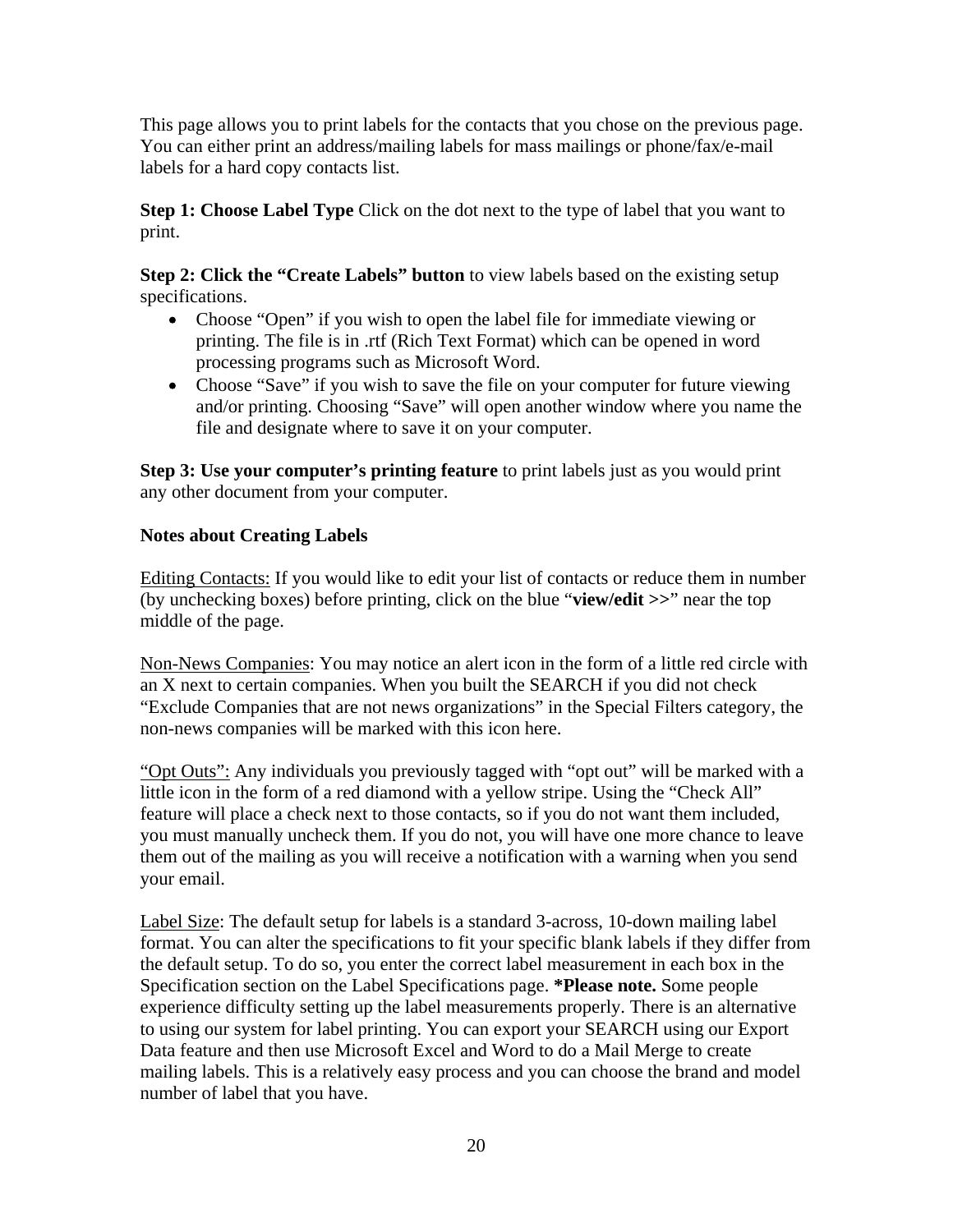*Next we will learn how to Export Data.*

### **EXPORT DATA**

*Begin this action by clicking on Export Data in the vertical navigation bar on the left hand side of your page.*

**Step 1: Choose the Saved SEARCH** that you want to use from the drop down menu labeled "My Searches" in the yellow box. Click on the "Search" button and the contacts will be displayed below the blue bar.

Initially you will only see each contact's Name, Title, Company (Media Name), Zip, Fax, and Email address. If you click on the underlined **Show More Columns** the system will also display the Mailing Address and City Name. Click on the underlined **Hide Columns** to hide them again.

**Step 2:** Select the specific contacts you wish to include by clicking in the checkboxes next to the names. There are two automated options here to help you:

**a) Check All** checks all contacts. (**Uncheck All** clears all of the check boxes.)

**b) Check Unique** checks only the first contact from each mailing address. This is

helpful in avoiding all individuals at any one company. After using "Check All" or "Check Unique" you may still check or uncheck individual names as you wish.

**c) Please Note:** Our system automatically excludes duplicate e-mail addresses so you do not have to worry about un-checking contacts that have the same address in the same SEARCH. You may notice a small icon next to the check box for a contact like " $\bullet$ ". This means that contact has asked to be excluded from all releases. You can exclude them here by leaving the box next to their name unchecked.

The most efficient way to create a list with Editors only is: 1) Click on **User Home Page** at the top left side of the page. 2) Click on "edit" next to the desired SEARCH name. 3) Click on the blue arrows next to Contact Types. 4) Make sure only the boxes next to Editor are checked in all categories.

**Step 3:** Click on the "**Next"** button to take you to the Export Data Export Specifications page.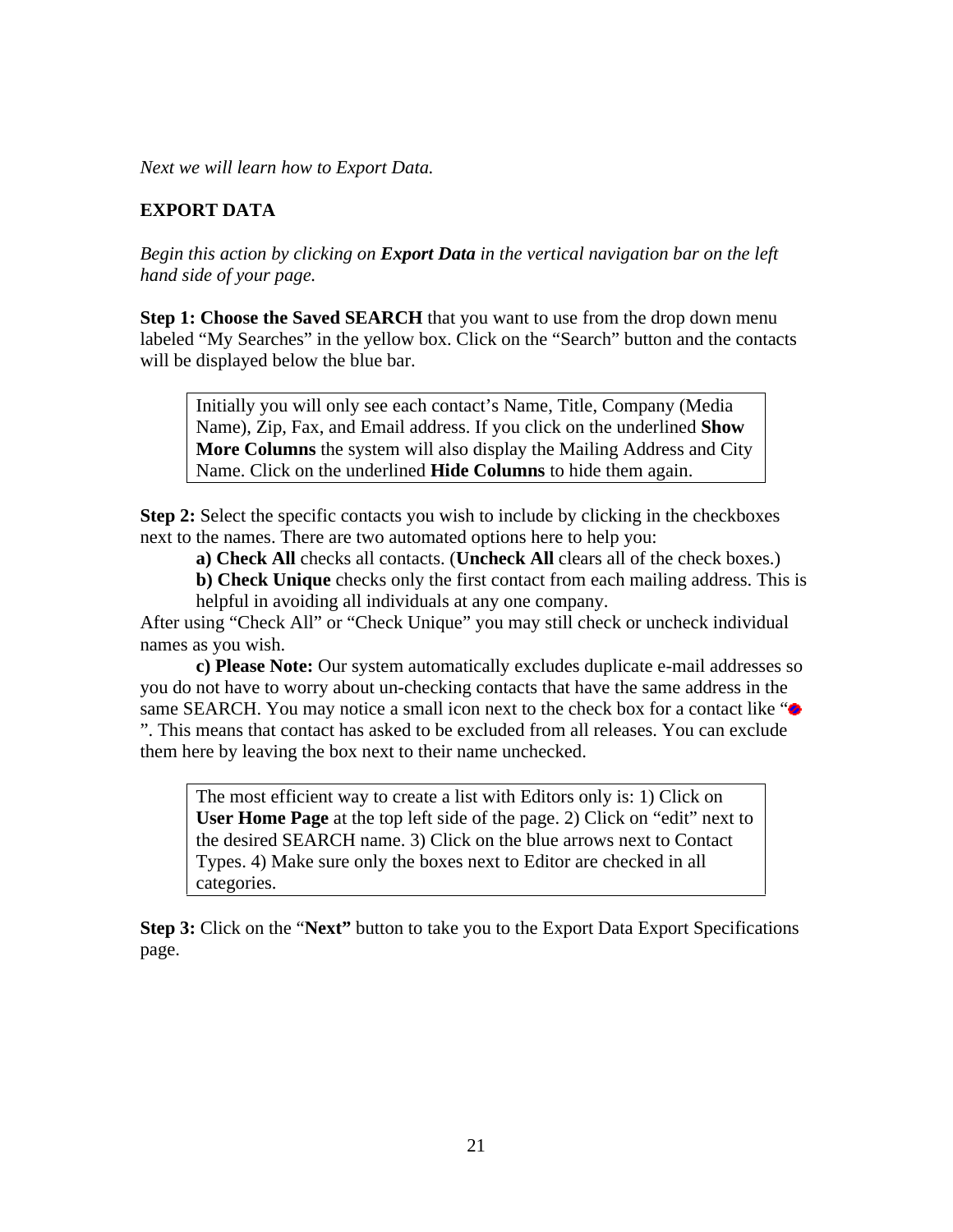# **Exporting Data**

This page allows you to export a data file that includes the list of contacts that you

specified on the previous page with all of their contact information.<br>The data that will exported for each contact includes: NAME, TITLE, COMPANY NAME, MAILING ADDRESS, CITY/STATE, ZIP, PHONE, FAX, EMAIL.

**Step 1: Choose Export Type** from one of the following options.

**XLS** = **Microsoft Excel format**: This is a versatile format that can be edited and manipulated in an Excel spreadsheet then saved into a variety of file formats.

**TXT** = **Text format**: This is a flexible format of tab-separated text in notepad format that can later be imported into a wide variety of other software programs.

**HTM** = **Web format**: This format is viewable in web browsers in mailing-label format.

**Step 2: Click the "Export" button** which will open a new window.

- Choose "Save" if you wish to save the file on your computer for future viewing and/or printing. Choosing "Save" will open another window where you name the file and designate where to save it on your computer.
- Choose "Open" if you wish to open the file for immediate viewing or printing. The file will open in the default program for the file type that you chose. If your computer does not open the file, try saving it first in your desired program. Then open that program, find the file where you saved it and open the file. If the program will not save or allow you to view the results, try exporting to a different program or file format that may be more compatible with the computer software you have available.

### **Notes about Exporting Data**

Editing Contacts: If you would like to edit your list of contacts or reduce them in number (by un-checking boxes) before exporting, click on the blue "**view/edit >>**" near the top middle of the page.

Non-News Companies: You may notice an alert icon in the form of a little red circle with an X next to certain companies. When you built the SEARCH if you did not check "Exclude Companies that are not news organizations" in the Special Filters category, the non-news companies will be marked with this icon here.

"Opt Outs": Any individuals you previously tagged with "opt out" will be marked with a little icon in the form of a red diamond with a yellow stripe. Using the "Check All"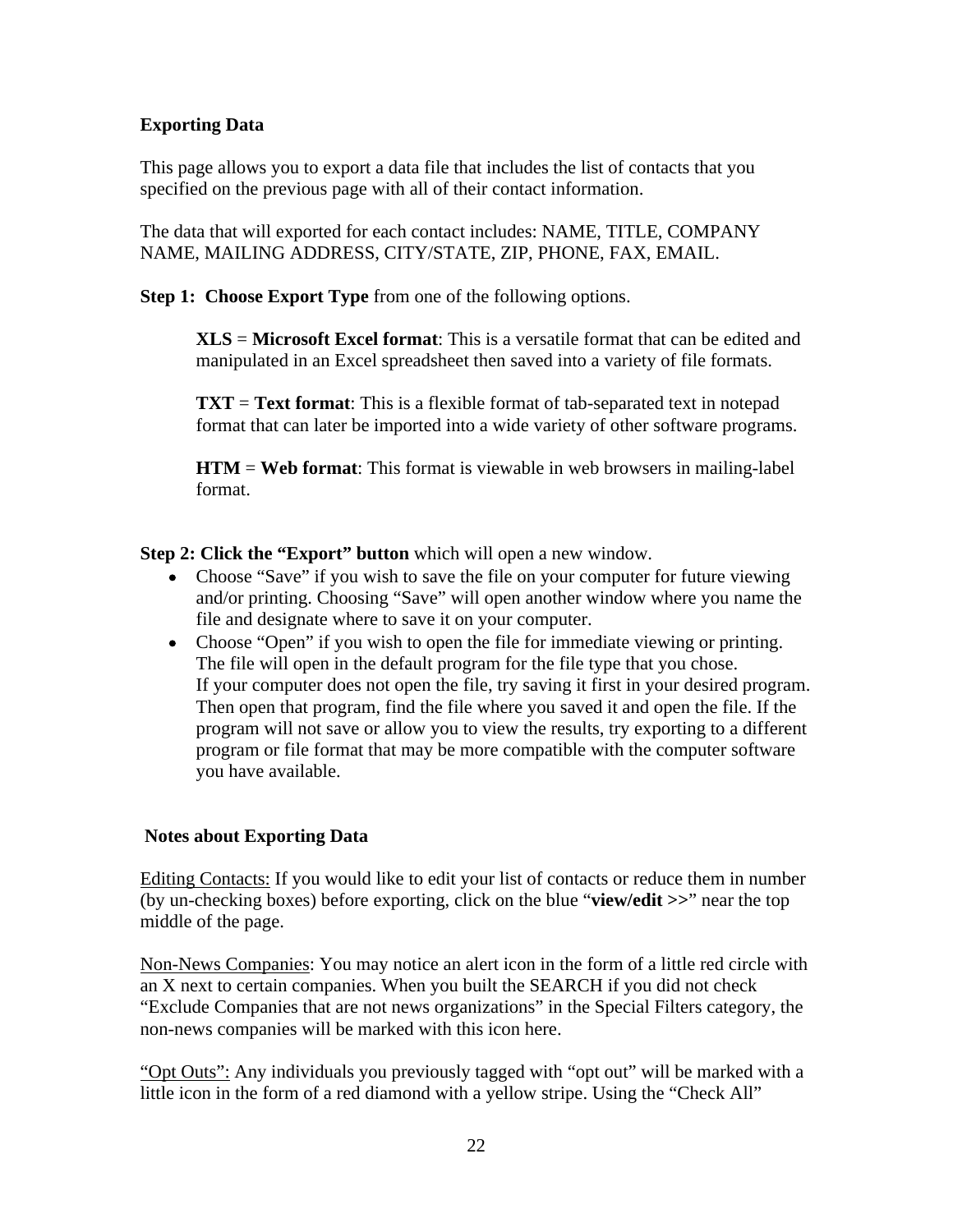feature will place a check next to those contacts, so if you do not want them included, you must manually uncheck them. If you do not, you will have one more chance to leave them out of the mailing as you will receive a notification with a warning when you send your email.

XLS Option Format: There are three things you may notice if you choose XLS as your format for exporting date:

- You may get a window/message saying the file is in a format different than the specified file format. If so, just click "yes."
- If the Excel file opens with portions of the data "squished" or blocked from view, you can correct the column width. In the top left hand corner, click once on blank cell above 1 and to the left of A to highlight whole sheet. Then double click on the vertical line between A and B. Save your document to save this change.
- The last column on the far right side (OutItemID) is part of the internal  $\bullet$ numbering system. That data is unnecessary, so you may delete the entire column by clicking once on the "L" column label at the top to highlight the entire column, then selecting "Delete" from the Excel pull-down "Edit" menu at the top of your screen. Save your document to save this change.

*Next we will learn about viewing and making changes to your Account Profile.*

# **ACCOUNT PROFILE**

*Begin this action by clicking on Account Profile in the vertical navigation bar on the left hand side of your page.*

This page allows you to view and edit your personal information and your current subscription information. You can also change your login ID and password on this page by first entering your current password.

If you have forgotten your username or password or they do not work, please contact Texas Media Directory at 800-256-5931 (512-474-8313 in Austin). You may also send an e-mail to info@texasmedia.com.

If you make any changes be sure to click the "**Submit Changes"** button at the bottom of the screen to save them.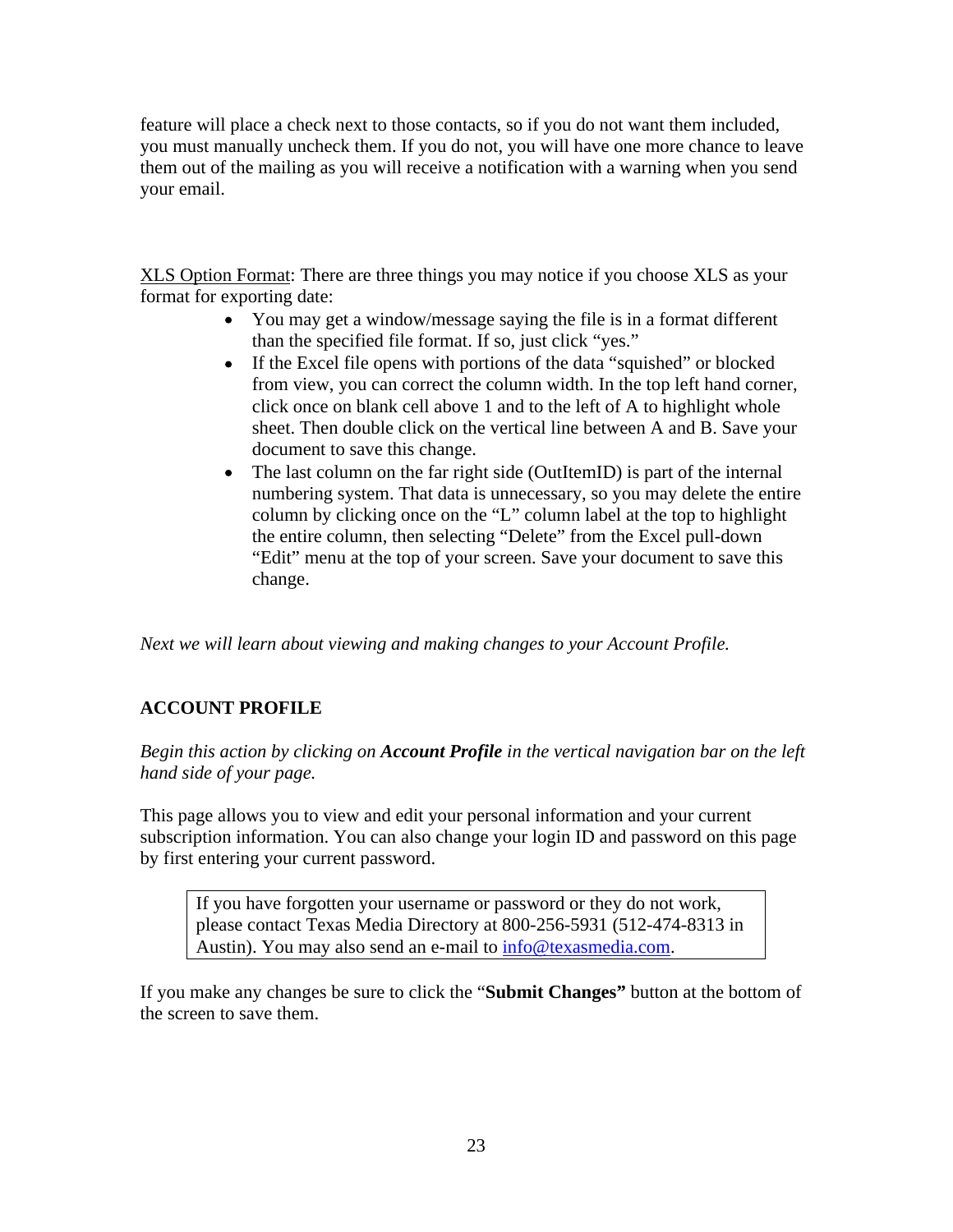### **MORE INFORMATION**

You can get help about using a specific page by clicking on the question mark icon  $\left( \bullet \right)$  near the top of the online page. A new separate window will open. Close that window when you are done.

### **Editing and Deleting Your Saved SEARCHES**

On the USER HOME PAGE you can click the blue "edit" to make any changes you wish. Click on the red "delete" to remove entire SEARCHES from your list.

### **Removing Individuals from your Mailing List**

A) If you receive a request from a company to be removed from your mailing lists, you can use the "opt-out" feature.

1. On the User Home Page, click on the blue "view" under "Matching Companies."

2. Type the company name in the Company Name field or the individual's name in the Contact Name field.

3. Click on the "Search" button.

4. If the entire name is too long or you don't know the exact name, try using the wildcard character  $(*)$  to get to it.

The **wildcard character** is an asterisk (\*). You use it as a substitute for any letters that you are not sure of before or after the part that you do know. Only use one (\*) on either or both sides. For example, let's say you are looking for a publication you think is called Austin Golf but you do not know that the actual name is Austin Golf Magazine. Austin Golf doesn't return any matches. If you type in Austin Golf\* you will get Austin Golf Magazine. Another example is if you are looking for any publication with the word Dallas in it, then type \*dallas\* in the company field.

5. All of the companies or companies with names of contacts that match your search criteria will show up in a list below.

6. Click on the name of the company that you are looking for.

7. Click the "opt-out" box.

B) If you receive a request (to be removed from your mailing list) from an individual via email and do not know the contact or company name, only the email address:

1. On the User Home Page, click on the blue "view" under "Matching Contacts."

2. Hold down the CTRL button on your keyboard and type the letter F.

3. In the "Find" window that pops up, type the email address of the individual who sent the request to be removed.